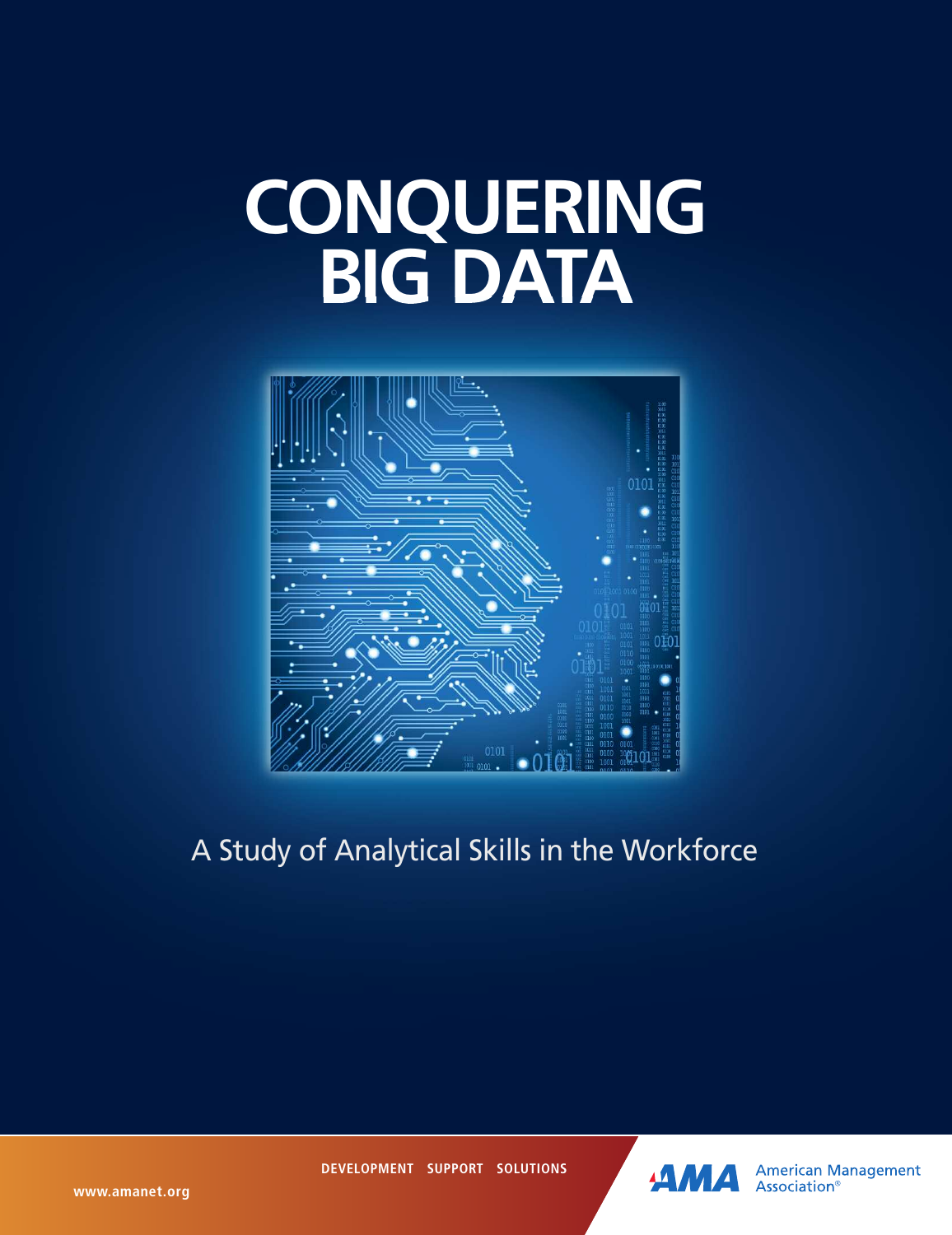# **About This Study**

For its 2013 study of analytics needs in the workforce, American Management Association (AMA) and i4cp fielded a survey that garnered responses from 789 businesspeople representing a variety of industries (50+ industries), global locations (40+ countries), and organizational structures and sizes (1–10,000+ employees).

#### **Terms**

- **Analytics:** The method that an organization uses to collect and evaluate data for decision-making purposes. Decisions based on experience or "gut feeling" would not be considered analytical decisions.
- **Market Performance Index** (MPI): Occasionally this study emphasizes the link between survey responses and overall organizational performance. i4cp's Market Performance Index (MPI) combines responses to questions in four key areas of business success: revenue growth, market share, profitability, and customer satisfaction. Tables and graphs throughout this report show the strength of these correlations, that is, the statistical relationship between the participants' responses to specific topics and their companies' MPI scores.
- Organizations in the higher quartile of MPI scores are designated **High-Performing Organizations(HPOs)**.
- Organizations in the lower quartile of MPI scores are designated **Low-Performing Organizations(LPOs)**.
- **Big Data:** Although no commonly accepted definition exists for this relatively new term, this study uses the definition put forward by Cukier and Mayer-Schonberger: "things one can do at a large scale that cannot be done at a smaller one, to extract new insights or create new forms of value, in ways that change markets, organizations, the relationship between citizens and governments, and more."

#### **Study Techniques**

The participants for the 2013 survey were drawn from two sources: American Management Association and its global affiliates and i4cp's global survey panel. The total respondent population was 789. The final population of participants included over 50 industry sectors from over 40 countries. Most questions in this study used 5-point Likert-scale type questions, with a 1 rating generally designated as "not at all" and a 5 rating as "very high extent." The survey contained 21 survey questions, not including demographic questions and those used to calculate the MPI.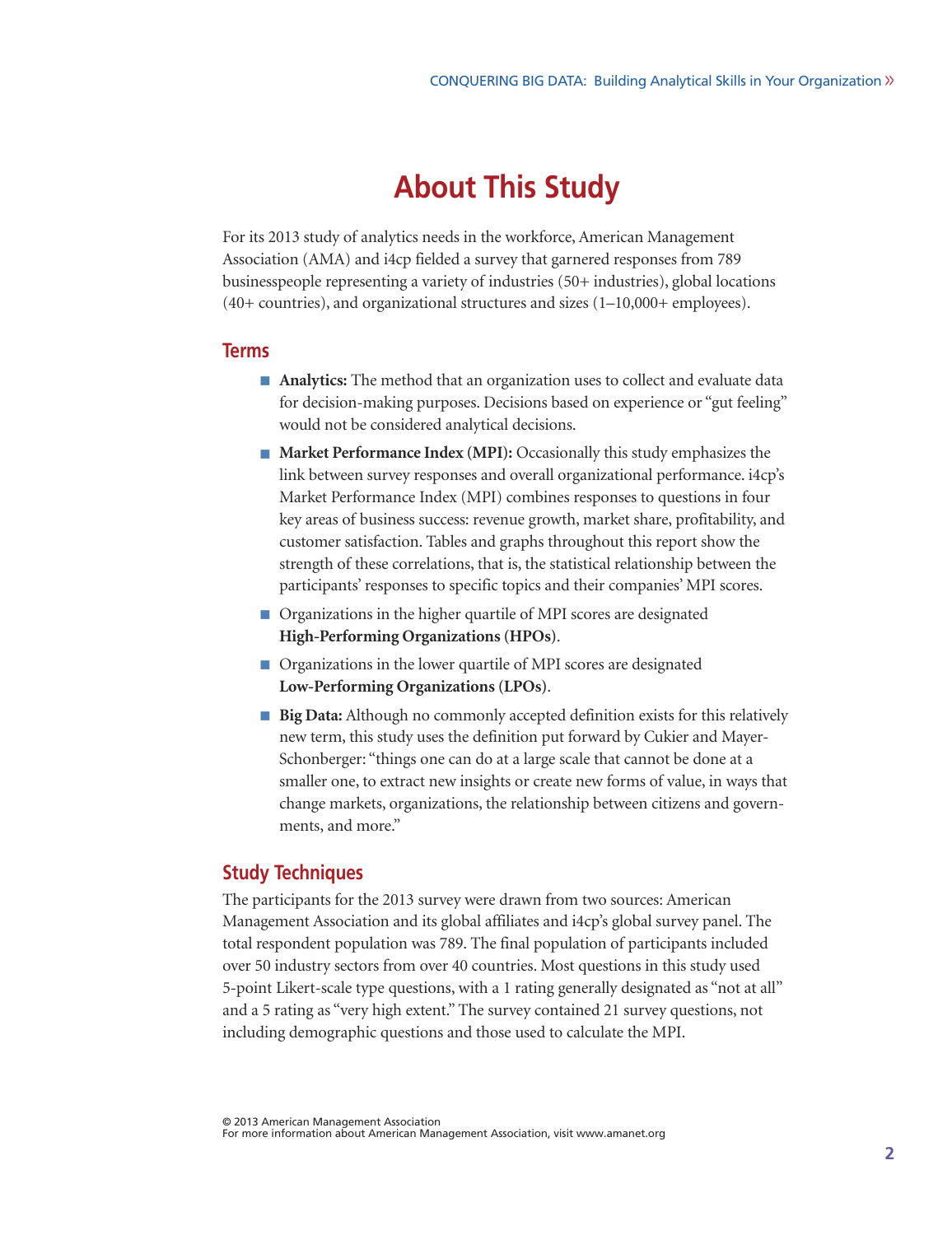## **Executive Summary**

Recent organizational research points to an urgent call for analytics talent across organizations. Only one-quarter of all companies in this study felt they were equipped to meet today's analytics needs, but top-performing companies are not content to play catch-up. Instead, these companies are building analytics capabilities mostly through training, but also through recruitment.

Two of the reasons companies need greater analytical skills are a massive influx of data and less expensive but more powerful technology that will enable a future increase in the use of Big Data. Organizations with fully developed analytics skills the ability to organize, analyze, and communicate data that can be applied to their human capital and not just to the other elements of their businesses—will continue to be the top performers in the years to come. Criteria that differentiate analytical from less-analytical companies are the following:

- **1.** All leadership possesses analytical capabilities.
	- Across all functions, departments, and even generational groupings, analytical companies have analytical skills distributed throughout the organization, with an emphasis on those skills among leadership.
- **2.** Analytical organizations look to increase analytical capabilities through hiring and training, with an emphasis on educating current employees.
	- Analytical companies are aware that the lack of analytical talent in the market is driving up recruiting costs for those who possess it. Training existing employees and moving employees across functions can help save money and time.
- **3.** Analytical organizations are prepared to use Big Data in the decision-making process.
	- Analytical companies use the massive amounts of data available to them. Instead of being overwhelmed, data-focused organizations turn that data into information on which to base decisions on strategic workforce planning, recruitment, and productivity.
- **4.** Analytical organizations embrace the analytical mindset.
	- Analytics is more than being skilled at manipulating data. The executive teams at many top companies have analytical abilities that surpass other departments. They understand the value of evidence-based decision making and the insights that can be derived from rigorously analyzing broad sets of data.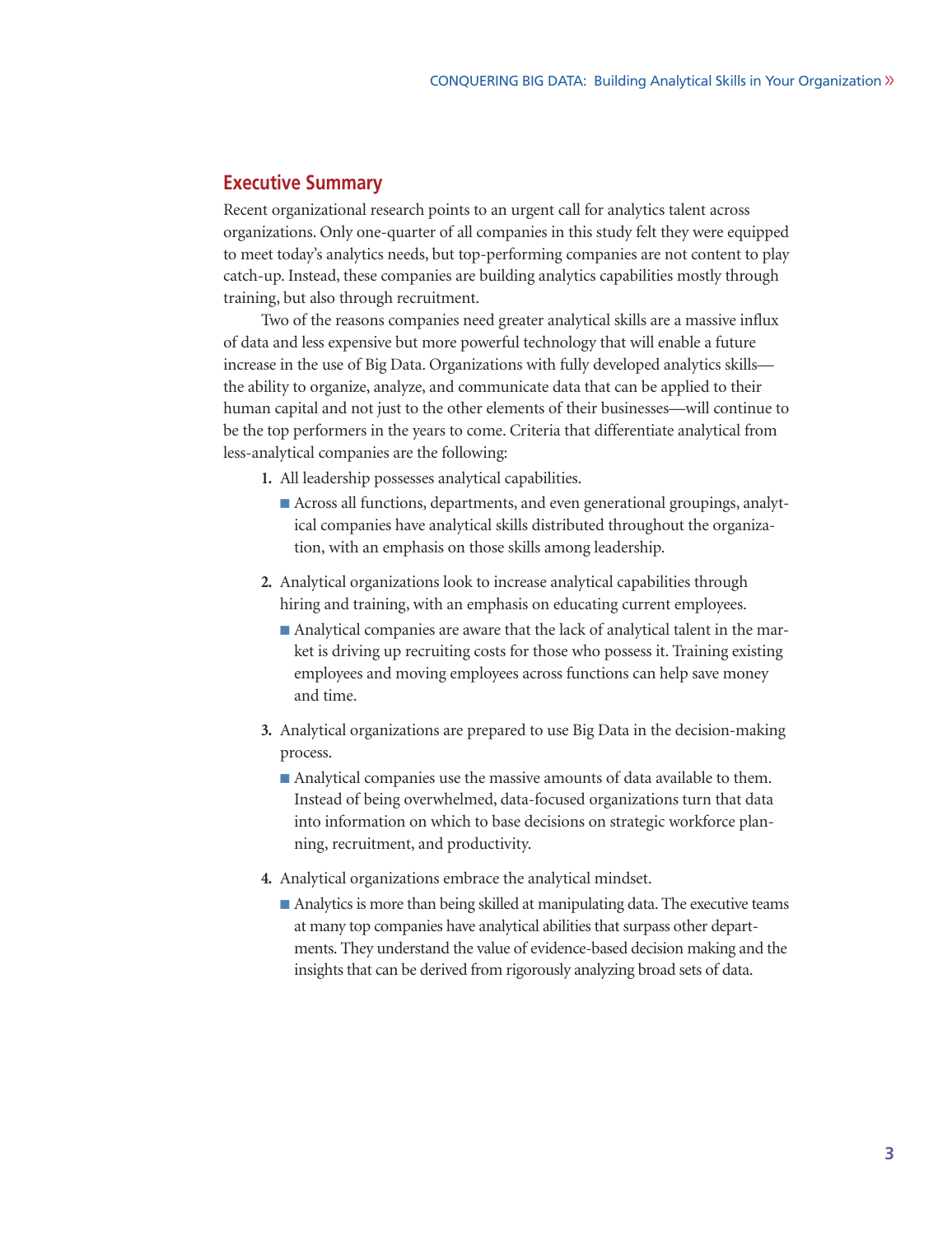#### *Analytics are important today and will be even more important in the future.*

Overall, 58% of company leaders say analytics are important to their organizations now, and 82% say they will be important in five years. Less than 1% of companies say analytics will not be important to their business in five years, an unambiguous indication that analytics will be a ubiquitous part of the business world by the end of the decade.



#### **To what extent are analytics in your business important today? In five years?**

Many companies have already embraced the need for analytics skills, and many of today's most successful companies—Google, Amazon, IBM—use data in ways that generate revenue. The analytical skills built into their organizations allow them to make the most of the data available to them and to use data in other ways that create value—data that would sit unused at other organizations.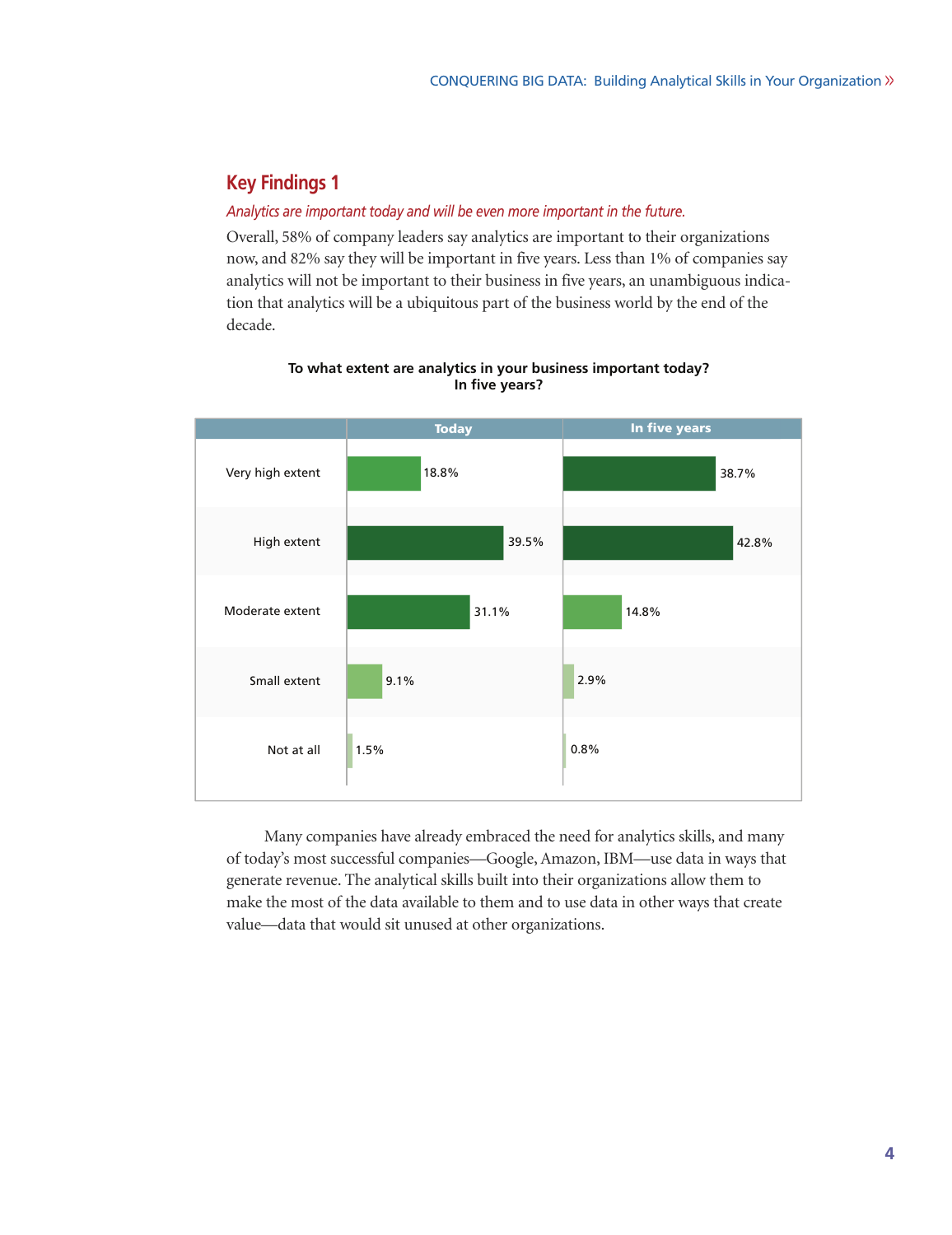*Competitive and performance pressures are driving the need for better analytics.*



**Which of the following create the greatest need for analytical skills in your organization?**

Competition, adaptability, risk prediction—offensive and defensive strategies are both improved by analytics. Historically, reliance on data has a negative connotation, and not just in business. *Moneyball*, the bestselling book and subsequent 2011 movie, tells of the battle between "oldschool" baseball scouts, who use their gut instincts to assess players, and the "new-school" sabremetrics scouts, who analyze players based on the objective evidence of statistics that measure ingame activity. Another high-profile example was seen during the 2012 presidential election, when Nate Silver was widely derided for the bold predictions he made using purely statistical modeling—until election night, when his predictions were shown to be 100% accurate.

Some managers might feel threatened by greater reliance on data for decision making and objective analysis of their abilities to manage. A common refrain is that "management's an art, not a science,"which is a mindset that leads some to view new analytical methods of dealing with data skeptically. But these holdouts, like their predecessors in most other fields, could easily be swept away by the cresting wave of business analytics if they lack the ability or the will to learn new methods and ways of thinking.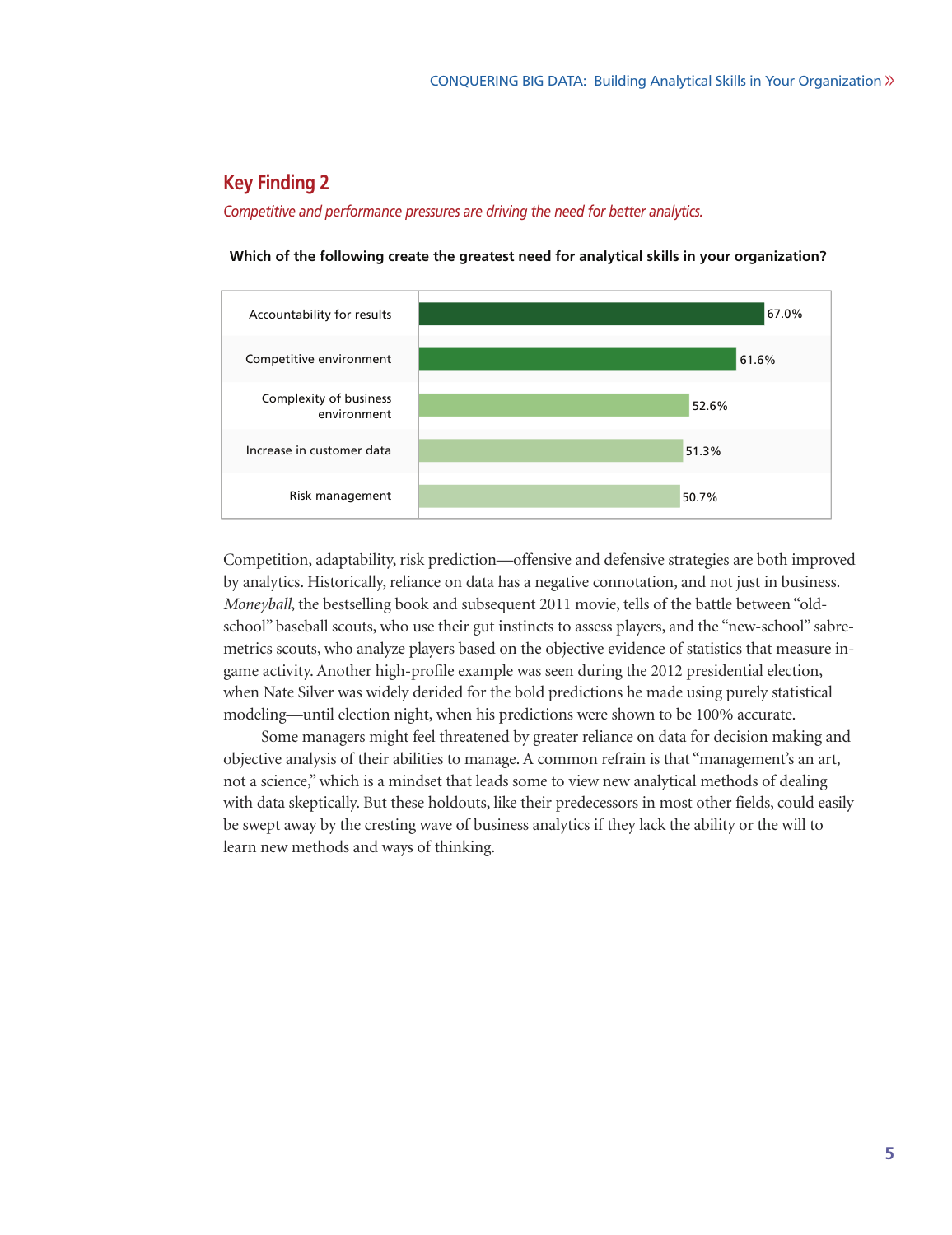#### *Technology, data, leadership, and skills enable analytics; resources and culture are table stakes.*

Technology, data, leadership, and skills are viewed predominantly as factors that can enable the development of an analytical organization, whereas culture and resources are necessities that can inhibit the process if not present.

#### **Which of the following is an enabler or inhibitor in your efforts to build an analytical organization?**



In other words, having an accepting culture and adequate resources won't necessarily help you become more analytical, but having the right technology, leadership, et cetera, can. Resources and culture are necessities, but not a springboard.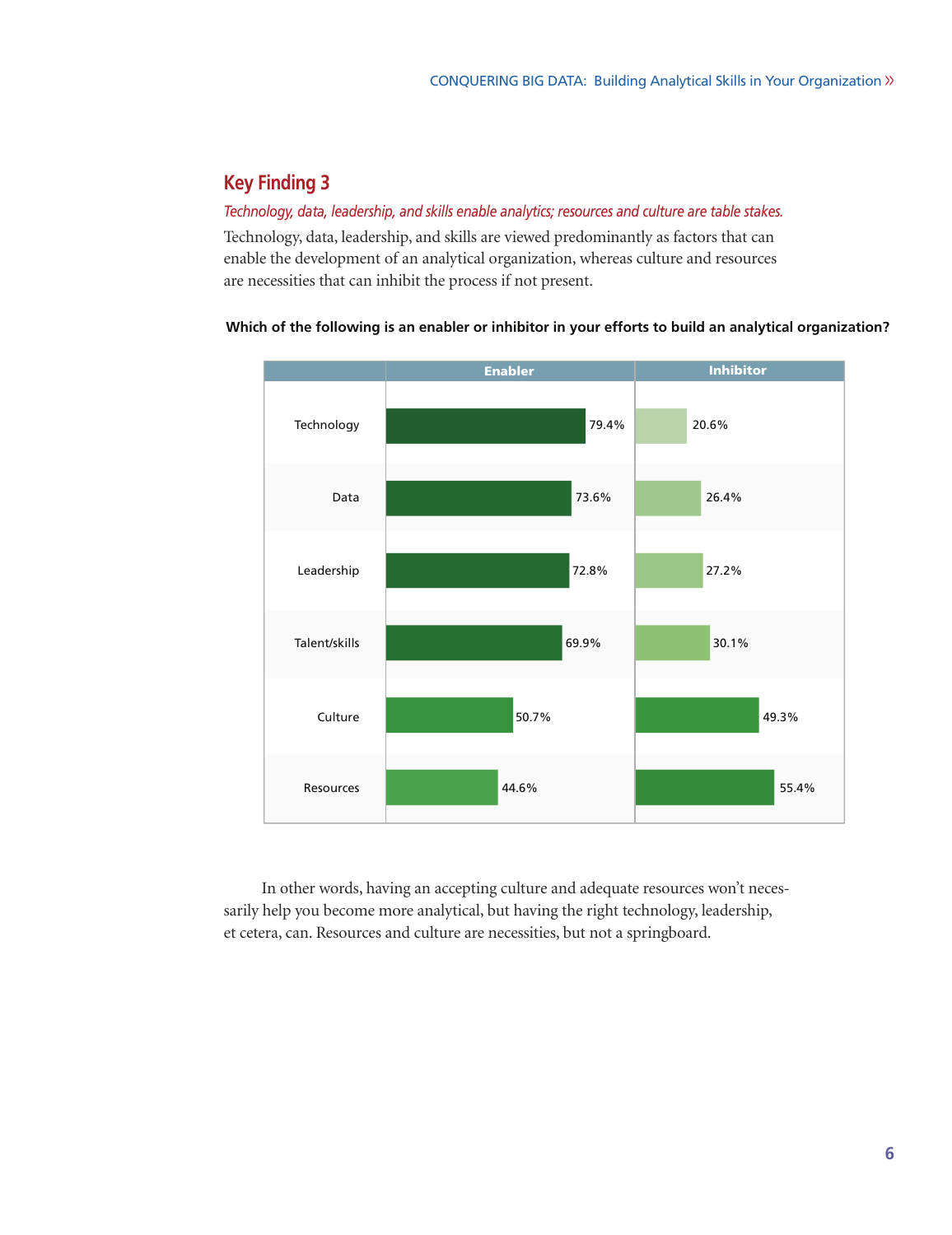### *Analytical acumen is highest among leaders and managers, members of R&D, the executive team, and Gen X'ers.*

Companies are better positioned for overall market success when they use data, analysis, statistics, and probability to define and solve problems. That mindset has to come from the top to set direction for the company and to support analytical frameworks for understanding and making strategic decisions. Because of this, strong analytical acumen and support among senior leaders is definitely a plus for building an organization's capabilities to use data effectively.

The analytical acumen at surveyed companies is highest among leaders (74% reported advanced or expert levels), those sitting on the finance or executive teams (58% and 51% respectively), and those in the "Gen X" generational cohort (58%). This might indicate that companies that have taken a more analytical mindset are those that truly understand how to harness this new way of doing business.



#### **Rank the analytical ability at your company by job level**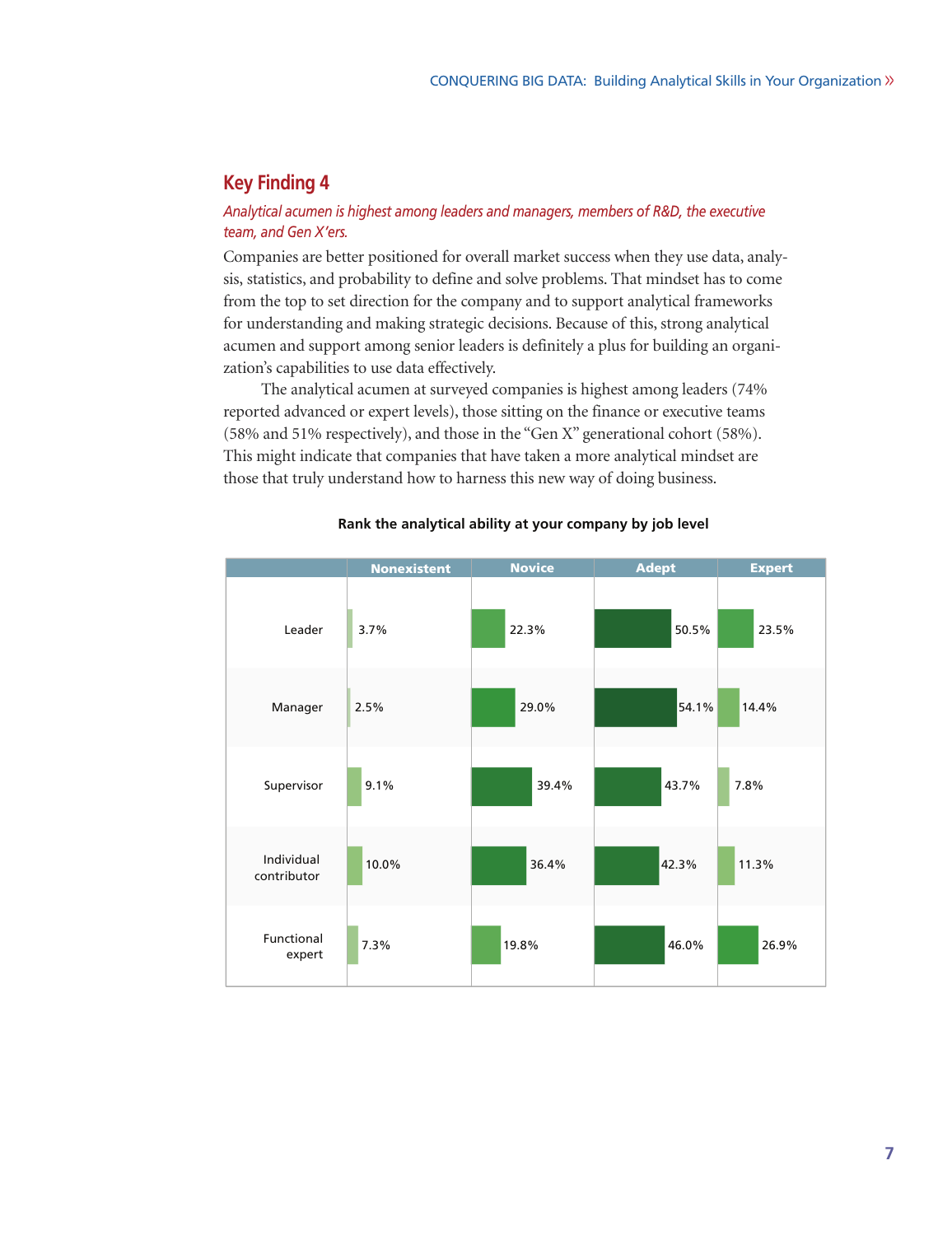|                             | <b>Nonexistent</b> | Poor  | <b>Basic</b> | <b>Advanced</b> | <b>Expert</b> |
|-----------------------------|--------------------|-------|--------------|-----------------|---------------|
| Research and<br>Development | 12.0%              | 11.4% | 32.4%        | 31.0%           | 13.2%         |
| Executive<br>Team           | 1.8%               | 8.8%  | 38.1%        | 38.9%           | 12.4%         |
| Finance                     | 1.3%               | 5.7%  | 34.8%        | 46.0%           | 12.2%         |
| Operations                  | 1.2%               | 8.3%  | 42.5%        | 38.1%           | 10.0%         |
| Marketing                   | 6.9%               | 9.4%  | 43.2%        | 31.5%           | 9.1%          |
| <b>Sales</b>                | 8.9%               | 11.4% | 45.7%        | 28.7%           | 5.3%          |
| Human<br>Resources          | 6.0%               | 16.7% | 50.4%        | 22.5%           | 4.4%          |

## **Rank the analytical ability at your company by job function**

#### **Rank the analytical ability at your company by generational cohort**

|                                                      | <b>Nonexistent</b> | Poor  | <b>Basic</b> | <b>Advanced</b> | <b>Expert</b> |
|------------------------------------------------------|--------------------|-------|--------------|-----------------|---------------|
| <b>Baby Boomers</b><br>(50-70 years of age)          | 4.1%               | 12.3% | 43.2%        | 31.3%           | 9.1%          |
| Gen X'ers<br>(30-50 years of age)                    | 1.2%               | 4.7%  | 35.7%        | 49.3%           | 9.1%          |
| <b>Millennials</b><br>$(10-30 \text{ years of age})$ | 5.0%               | 14.3% | 46.1%        | 29.9%           | 4.7%          |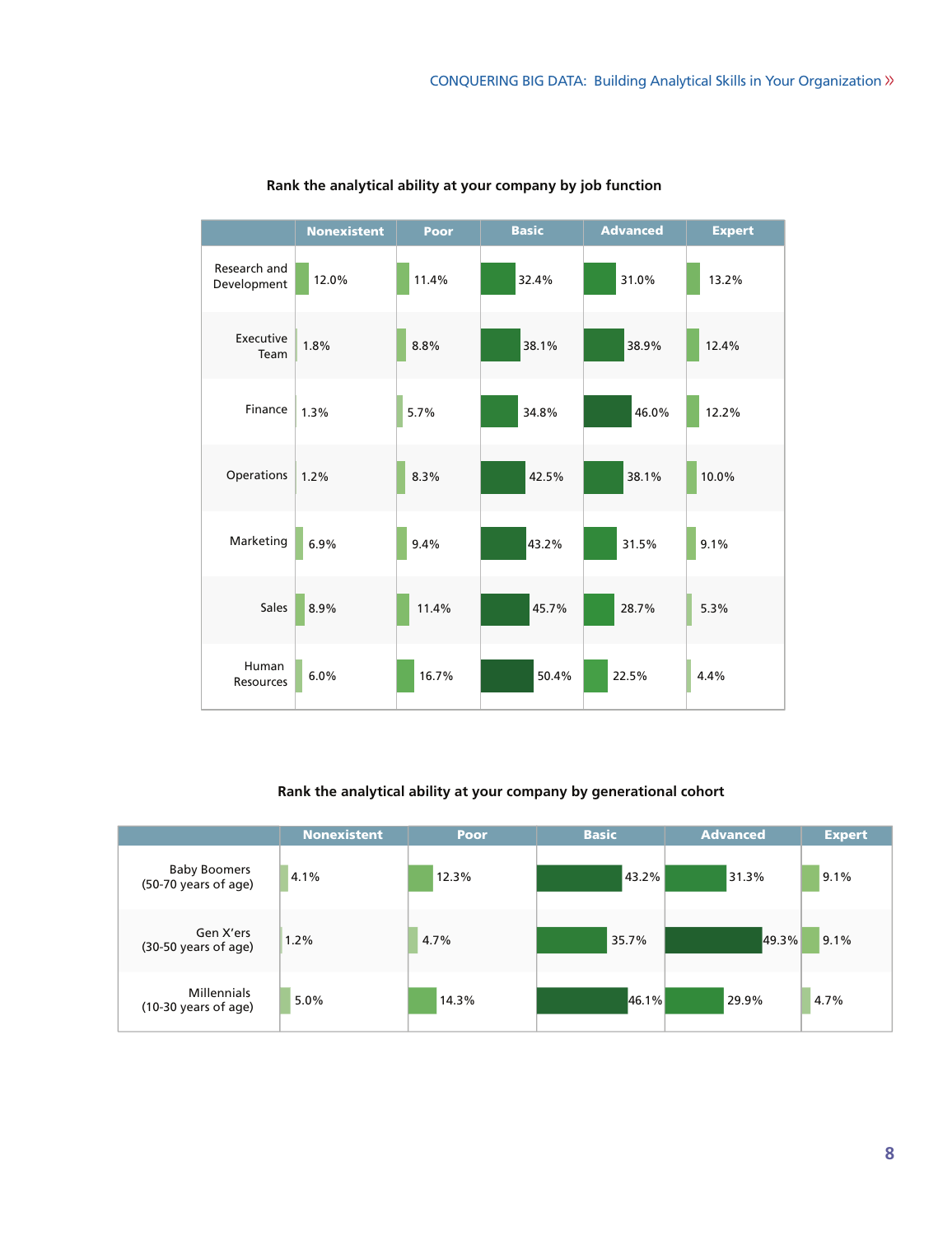As is apparent in the data, a large percentage of analytical acumen also exists at the functional expert level (73% advanced or expert). Functional experts with high analytical ability are certainly not a limitation, unless they are the only people within a company who have that skill. Organizations that want to build their analytics capabilities would do well to have analytical acumen distributed across all levels and job functions.

There is also an attention-grabbing result from the generational cohort section. It would appear that despite millennials' familiarity with technology, they aren't seen as having an equal amount of analytics savvy.

No matter where analytical acumen is found in your organization, having an analytical mindset is still key. Acumen can be developed, but it will only be valuable if there is a desire to make decisions that are based on data.

## **Key Finding 5**

*Most companies are looking to build analytical skills through training.*

**Does your organization have the capabilities to meet all its anticipated analytics needs?**

| Response                                                                                | <b>Percent</b> |
|-----------------------------------------------------------------------------------------|----------------|
| No, we plan on mostly training current staff to reach the needed analytics capabilities | 47.2%          |
| We are able to meet all of our anticipated analytics needs                              | 25.8%          |
| No, but we plan on mostly hiring additional analytics staff                             | 16.9%          |
| Other                                                                                   | $10.2\%$       |

Companies agree that training for analytics is better than hiring for it. Overall, more than twice as many organizations report that they would be training rather than hiring for analytics skills, 47% compared to 17%, respectively.

A 2011 McKinsey report provides some eyebrow-raising predictions about the coming data skills shortage:

In addition, we project a need for 1.5 million additional managers and analysts in the United States who can ask the right questions and consume the results of the analysis of Big Data effectively. The United States—and other economies facing similar shortages—cannot fill this gap simply by changing graduate requirements and waiting for people to graduate with more skills or by importing talent (although these could be important actions to take). It will be necessary to retrain a significant amount of the talent in place; fortunately, this level of training does not require years of dedicated study.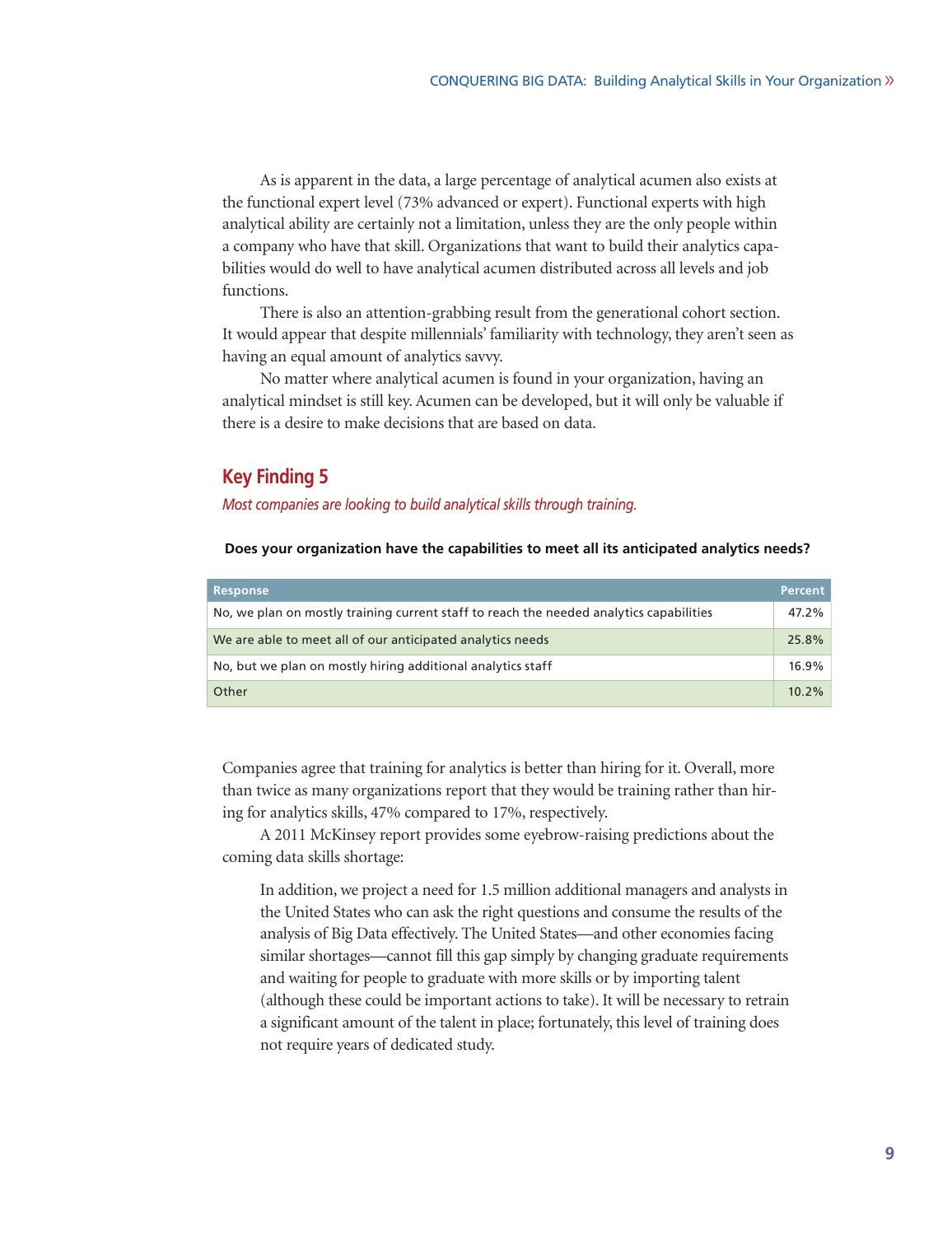*Training for analytical abilities is most often focused on learning why, not how.*

#### **To what extent do the following activities successfully build analytical skills within your organization? (select all that apply)**

|                                         | <b>Front-line</b><br>workers | <b>Functional</b><br>experts | <b>Managers &amp;</b><br>supervisors | <b>Leaders</b> |
|-----------------------------------------|------------------------------|------------------------------|--------------------------------------|----------------|
| Mentoring                               | 51.5%                        | 52.3%                        | $ 54.3\% $                           | 45.2%          |
| Cross-functional<br>team-based training | 44.0%                        | 51.0%                        | 51.0%                                | 41.1%          |
| Self-study                              | 18.0%                        | 41.1%                        | 31.8%                                | 36.9%          |
| Degree program                          | 23.2%                        | 36.8%                        | 29.8%                                | 30.3%          |
| Classroom training                      | 19.2%                        | 29.5%                        | 30.3%                                | 23.3%          |
| Online training                         | 13.1%                        | 24.5%                        | 24.2%                                | 18.9%          |

Training for analytical abilities is most often accomplished through mentoring, teambased training, and self-study. Traditional, top-down training is also utilized, but to a lesser degree. The emphasis on organic or unstructured learning strengthens the argument that the most important skill for successful analytical ability is mindset and methods, rather than any specific software or mathematical skill. For successful data analysts, the analytical tools used are secondary to learning to approach problems in an analytical way. This type of learning is more common among mentoring and peerlearning, no matter the level of the worker.

Emphasis on training is not surprising, as the skills needed for proper data analysis—especially in the human capital space—are very much in demand. Thomas Davenport and D.J. Patil's 2012 article in the *Harvard Business Review*, "The Data Scientist: The Sexiest Job of the 21st Century," outlined why this job is so hard to fill:

If "sexy" means having rare qualities that are much in demand, data scientists are already there. They are difficult and expensive to hire and, given the very competitive market for their services, difficult to retain. There simply aren't a lot of people with their combination of scientific background and computational and analytical skills.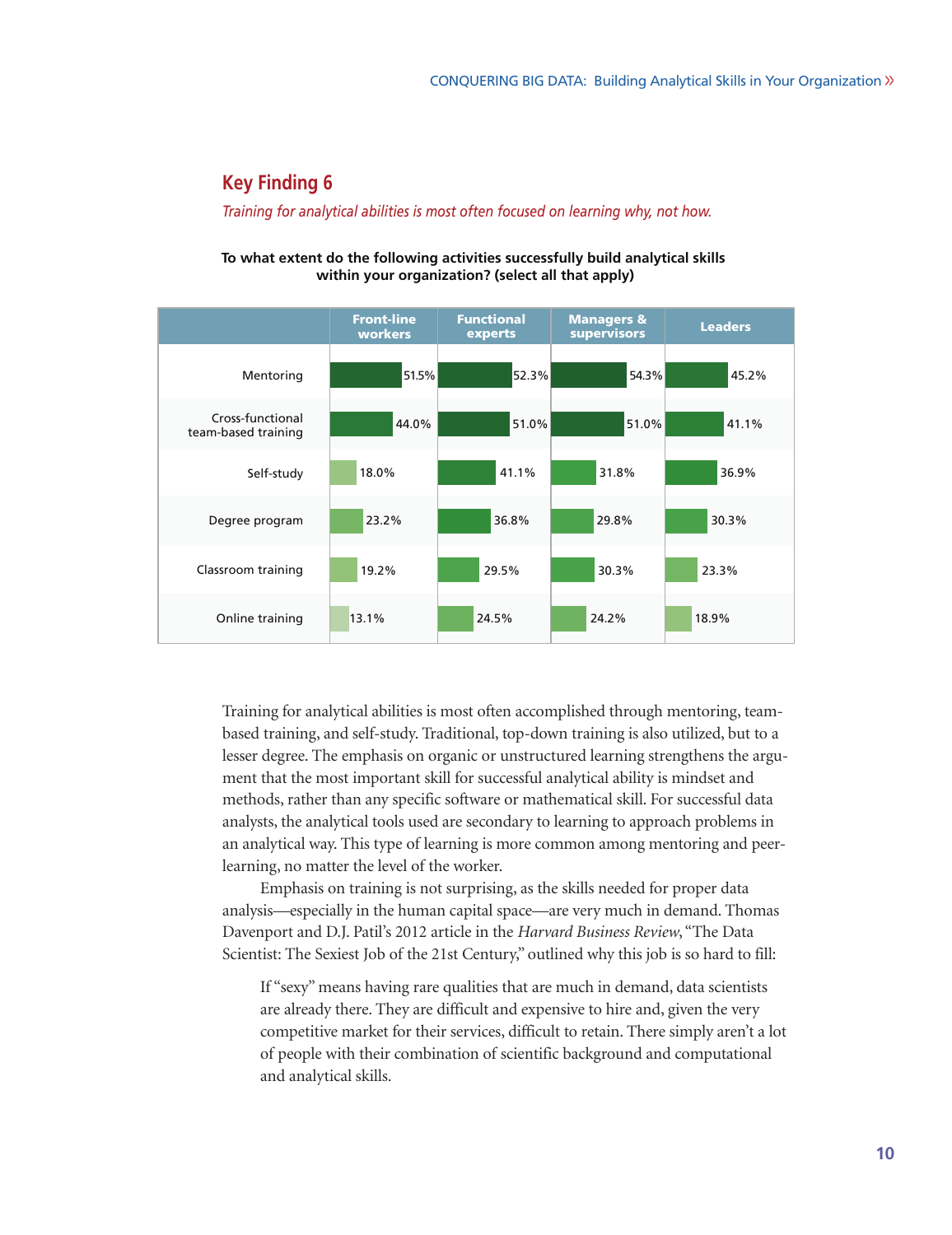Data scientists today are akin to Wall Street "quants" of the 1980s and 1990s. In those days people with backgrounds in physics and math streamed to investment banks and hedge funds, where they could devise entirely new algorithms and data strategies. Then a variety of universities developed master's programs in financial engineering, which churned out a second generation of talent that was more accessible to mainstream firms. The pattern was repeated later in the 1990s with search engineers, whose rarefied skills soon came to be taught in computer science programs.

## **Key Finding 7**

*The top five analytical skills today and in the future involve interpreting and using data.*



**What analytical skills/competencies do you believe are important today and in 3 years? (Top 5 skills)**

#### **(Bottom 5 skills)**

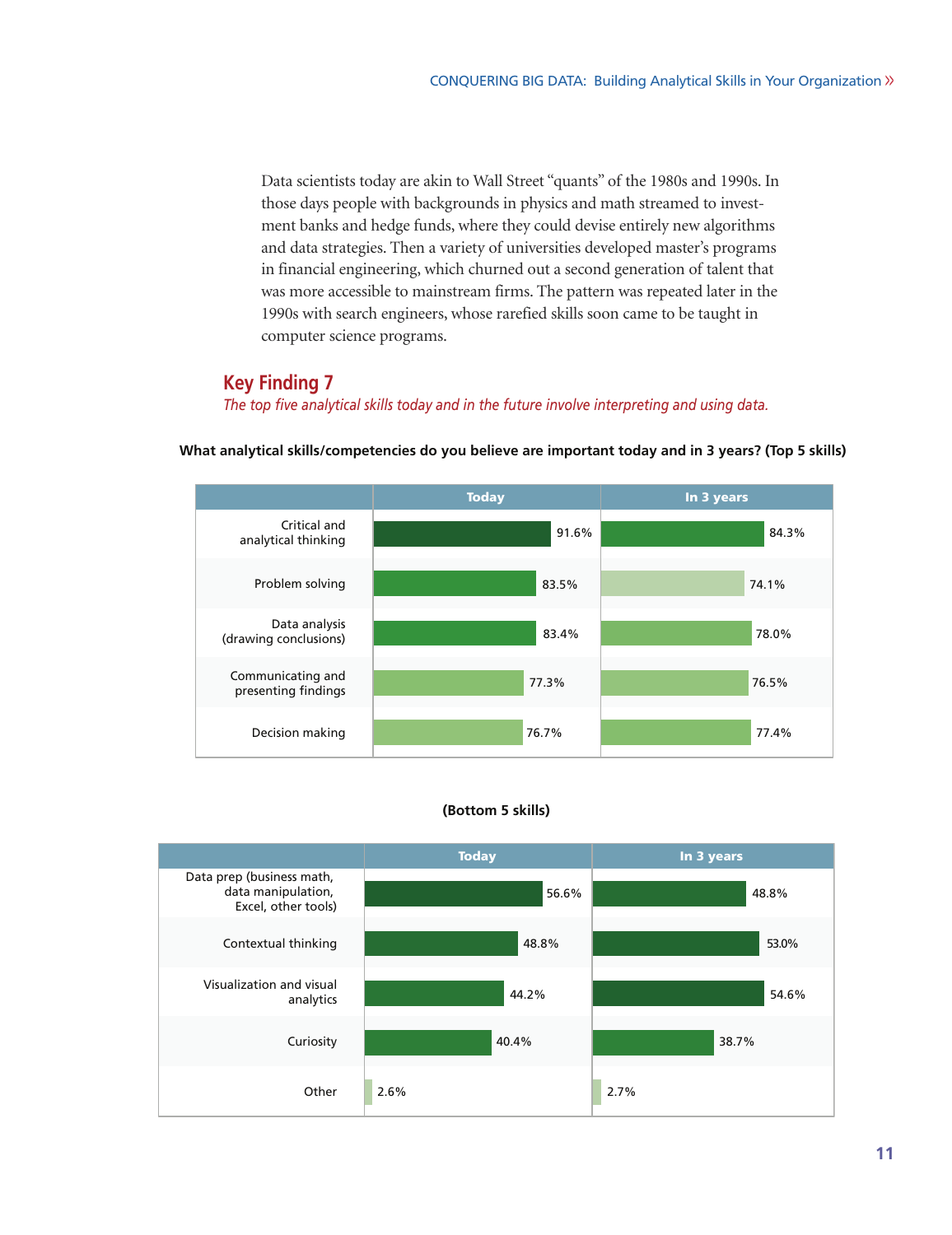Respondents to the survey highlight the broader, strategic skills needed for a successful data scientist. Critical thinking, problem solving, analysis—these are the skills associated with making decisions, not making spreadsheets. Data preparation and visual analytics were seen as far less critical.

Much demand for data analysis comes from the emergence of Big Data, defined by Gartner as "high-volume, high-velocity, and/or high-variety information assets that require new forms of processing to enable enhanced decision making, insight discovery and process optimization." Until recently, the use of Big Data was restricted to massive government organizations and Internet companies with access to overwhelming data streams.

In the last few years, however, smaller organizations have been tapping into Big Data first in departments like finance, operations, and marketing, but more recently to enhance decision making related to human capital.

#### **Key Finding 8**

*The most valuable benefit of Big Data is better decision making.*



**Which of the possible uses for Big Data are of most value to your organization?**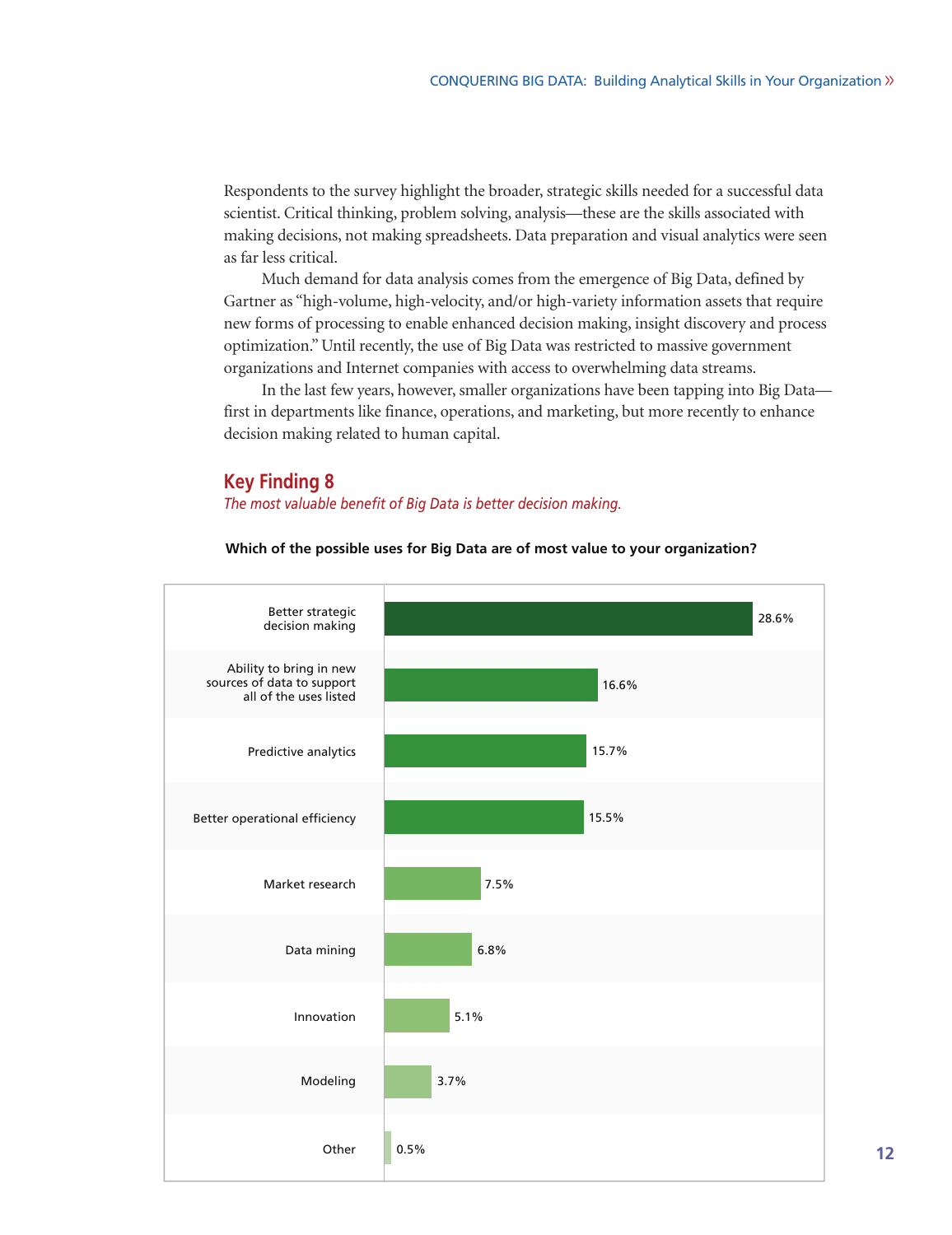The fundamental need for better strategic decision making is the leading reason for tapping into Big Data. Many see the promise of analytics for enhancing decision making and have identified the need to increase analytical skills and capabilities to support this.

High-performing companies—as determined by market share, profitability, customer satisfaction, and revenue growth—are already using data for strategic decision making, as evidenced by the following query in a 2012 i4cp analytics survey:

#### **Why do you collect data?**



(Source: i4cp's *Challenges and Usage of HR Analytics,* 2012)

Successful companies tend to be those that are using data to anticipate and prepare rather than to react to daily problems. Lower-performing companies that are seeking to improve should aim to build skills that will support this high-level decision making.

In a 2012 *Harvard Business Review* article, Dominic Bart and David Court outlined the prioritization that must take place to get to the decision-making step:

First, companies must be able to identify, combine, and manage multiple sources of data. Second, they need the capability to build advanced analytics models for predicting and optimizing outcomes. Third, and most critical, management must possess the muscle to transform the organization so that the data and models actually yield better decisions. Two important features underpin those activities: a clear strategy for how to use data and analytics to compete, and deployment of the right technology architecture and capabilities.

Companies of all kinds are seeing the value in Big Data for prediction and decision making, which go hand in hand. After all, why predict the future if you don't plan on doing anything about it?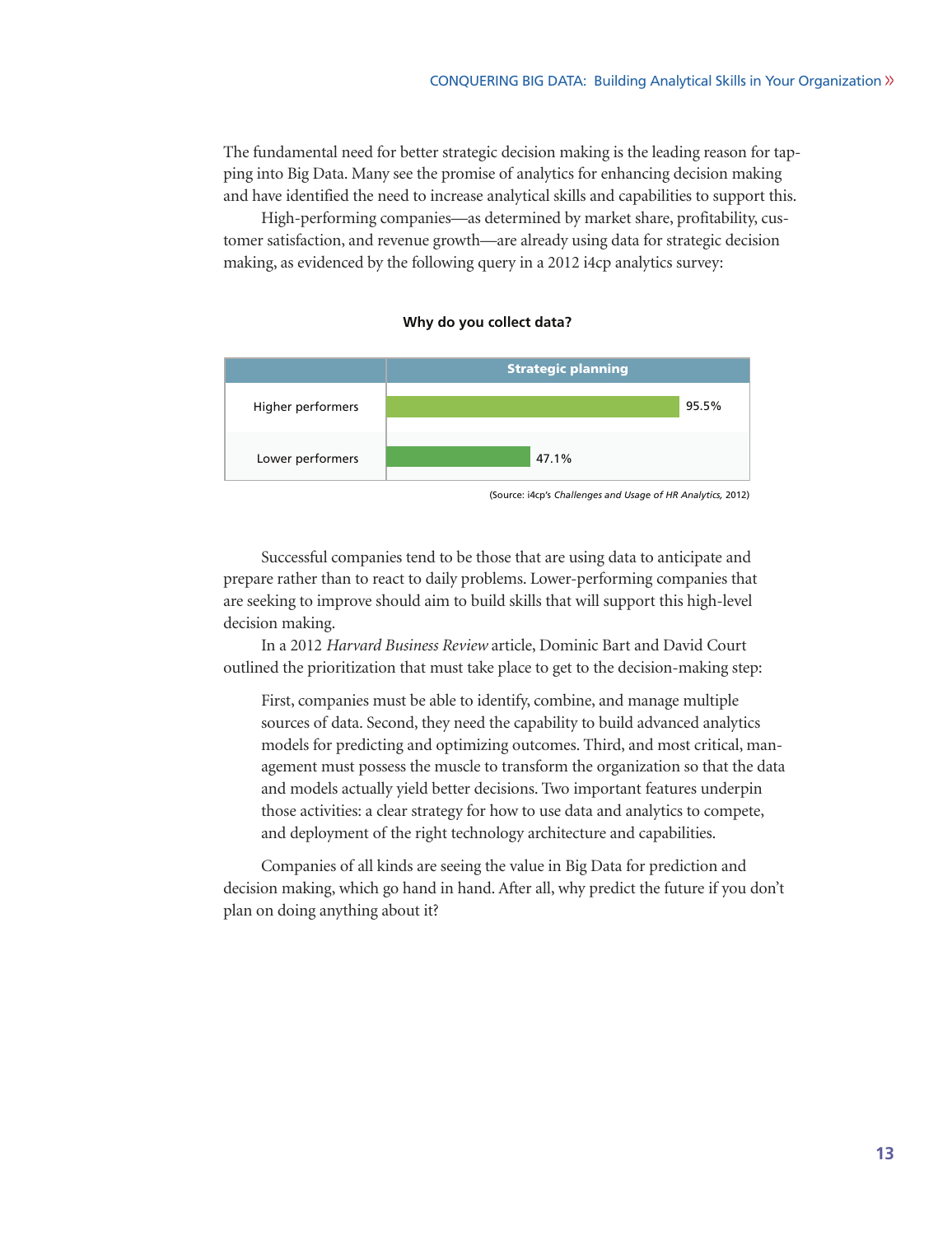#### *Corporations see the business and talent-related benefits of Big Data.*

**What business objectives do you anticipate Big Data being able to help your organization with?**



Overall, more than 50% of companies see Big Data as helping improve strategic workforce planning, create more efficient and targeted marketing, and increase sales and profitability, customer satisfaction, and productivity. In other words, departments across the board—and the executive team—see the need for Big Data.

To underscore the importance of this, a 2012 MIT study revealed that companies with higher levels of Big Data and analytics integration were 5 to 6% more productive and profitable than companies with less integration (McAfee and Brynjolfsson, 2012).

Productivity and customer satisfaction are areas that can be objectively measured. Unlike, say, strategic workforce planning, productivity can be determined by easily understandable numbers (e.g., 32 units an hour instead of 30). Those two measures are also directly related to people management, showing that HR's slow acceptance of an analytical approach is worrisome, since HR departments show the least analytical expertise.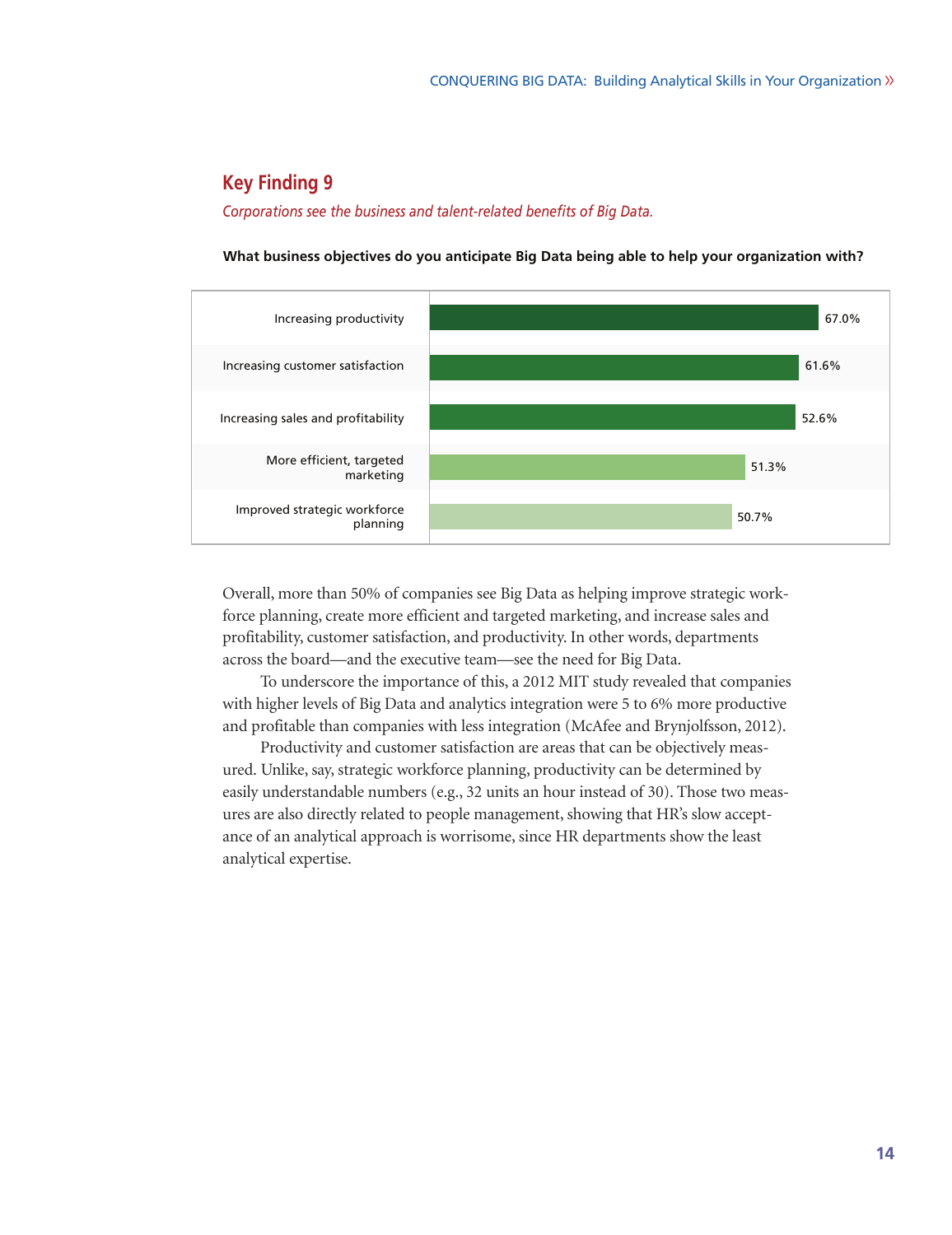*Turning data into insight is by far the biggest challenge of Big Data.*



**Which of the following problems associated with Big Data concerns you the most?**

Simply stated, a dearth of analytical skills is the biggest roadblock to successful implementation of the use of Big Data in today's organizations. Specifically, the ability to make sense of these enormous data sets is what separates a good data analyst from a standard number cruncher.

In *Big Data: A Revolution That Will Transform How We Live, Work, and Think,* Cukier and Mayer-Schonberger give the example of Mike Flowers, who was appointed by New York City mayor Michael Bloomberg to be the city's first Director of Analytics. One of Flowers' first tasks was to gather the right people to work with him:

Flowers cast his net wide to find the right people. "I had no interest in very experienced statisticians," he says. "I was a little concerned that they would be reluctant to take this novel approach to problem solving." Earlier, when he had interviewed traditional stats guys for the financial fraud project, they had tended to raise arcane concerns about mathematical methods. "I wasn't even thinking about what model I was going to use, I wanted actionable insight, and that was all I cared about," he says. In the end he picked a team of five people he calls "the kids."All but one were economics majors just a year or two out of school and without much experience living in a big city, and they all had something a bit creative about them.

The lesson: hardcore statistical abilities are not the same as analytical skills. The real skill is in understanding the data and having the ability to help others understand it.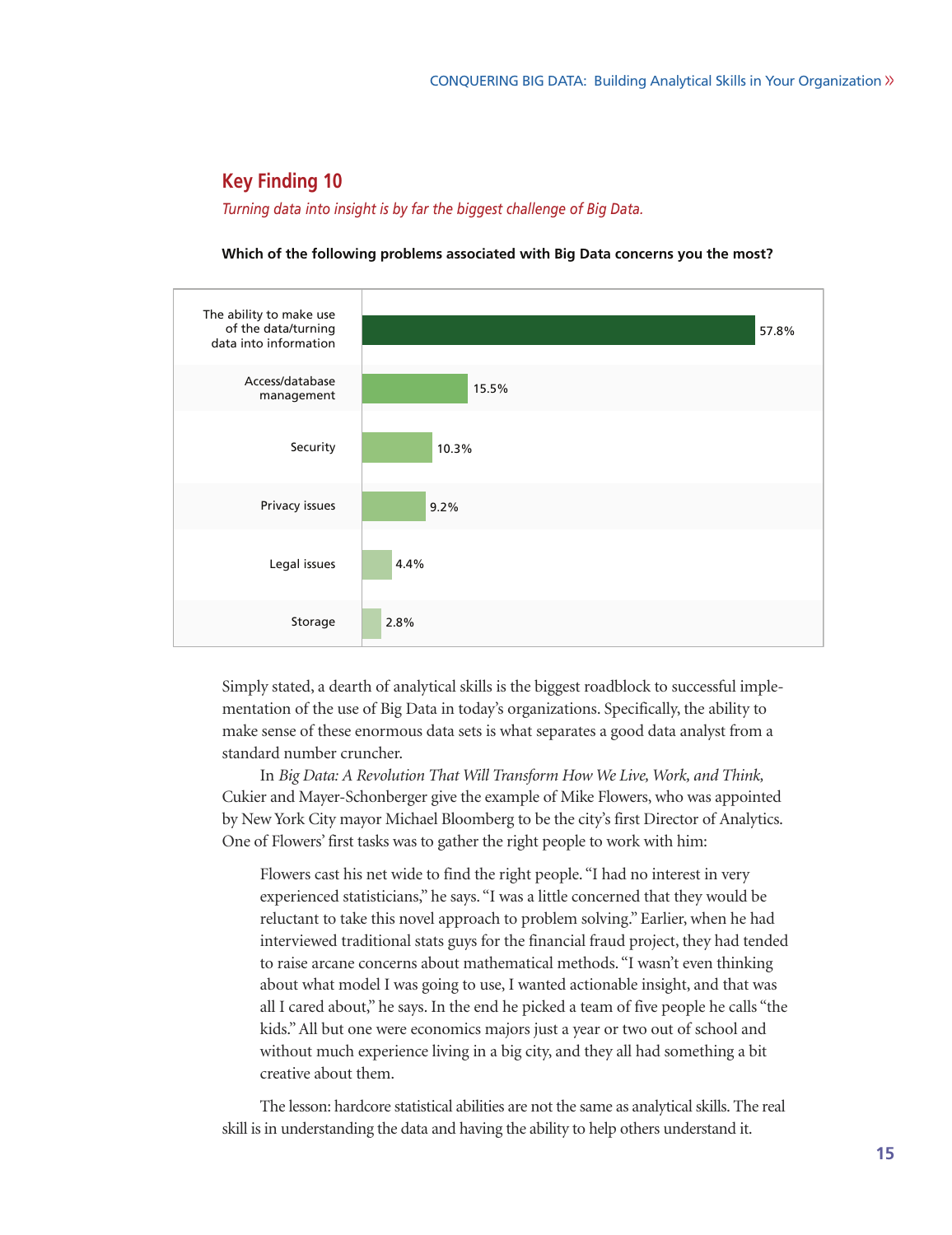Again, this reinforces why high levels of analytical skill among executive leadership is a must for building effective analytics use into an organization. Comprehending what the numbers tell you and using that data to make decisions is what separates companies that are highly regarded, profitable, and competitive from those that are not.

## **Conclusion**

The gap between where organizations say they are in terms of analytical abilities and where they would like to be is great (i4cp, 2012). The next step in taming Big Data is closing that distance by drilling down to where those specific deficiencies are in different workforce segments. It is not sufficient to have analytical ability sequestered within traditional, number-crunching departments. Analytical ability must be strengthened throughout the organization, especially among human resources personnel and within the executive team.

Increasing an organization's analytical capabilities can be done through hiring, but the dearth of qualified data scientists, especially in the human capital field, indicates that training existing staff is the more effective method. However, strengthening analytical ability requires more than just math classes. To be truly effective, a broad understanding of finance, operations, and marketing must be combined with statistical analysis, presentation skills, and a focus on problem solving.

Analytical ability exists somewhere in every company. A common trend, which has been steadily increasing in recent years, is to facilitate lateral department moves to cross-pollinate and spread those skills around, as with HR professionals who started out in operations, marketing managers who started in finance, executives who come from research and development. The linear career path is being morphed into a spiral. People with analytical acumen can be of use in almost any department, granting them a very favorable job outlook in the coming years.

The bottom line is that the need for analytical skills is recognized and growing. As a result, the market for people with these skills is increasingly highly competitive. This should be addressed by rapidly training people within your organization, while shifting the strategic decision-making process to a more analytically based model. These actions are not unrelated. By providing better data on which to base decisions, leaders will be more confident in relying on that data for further decisions. This will only strengthen the cycle.

Unless failure is an option, trends showing greater reliance on Big Data and broader analytics use are not to be ignored. Companies that are successful now, and those that will be successful in the future, know that relying on gut feelings and instinct as a basis for organizational decision making is outdated.

Big Data holds the answers to many vexing concerns, waiting only for the skills needed to ask the right questions and then interpret the information it has to offer. But building the ability to source data is akin to building any kind of literacy, underappreciated until it is in place. Once mastered and integrated, organizations will soon struggle to remember how they made decisions without it.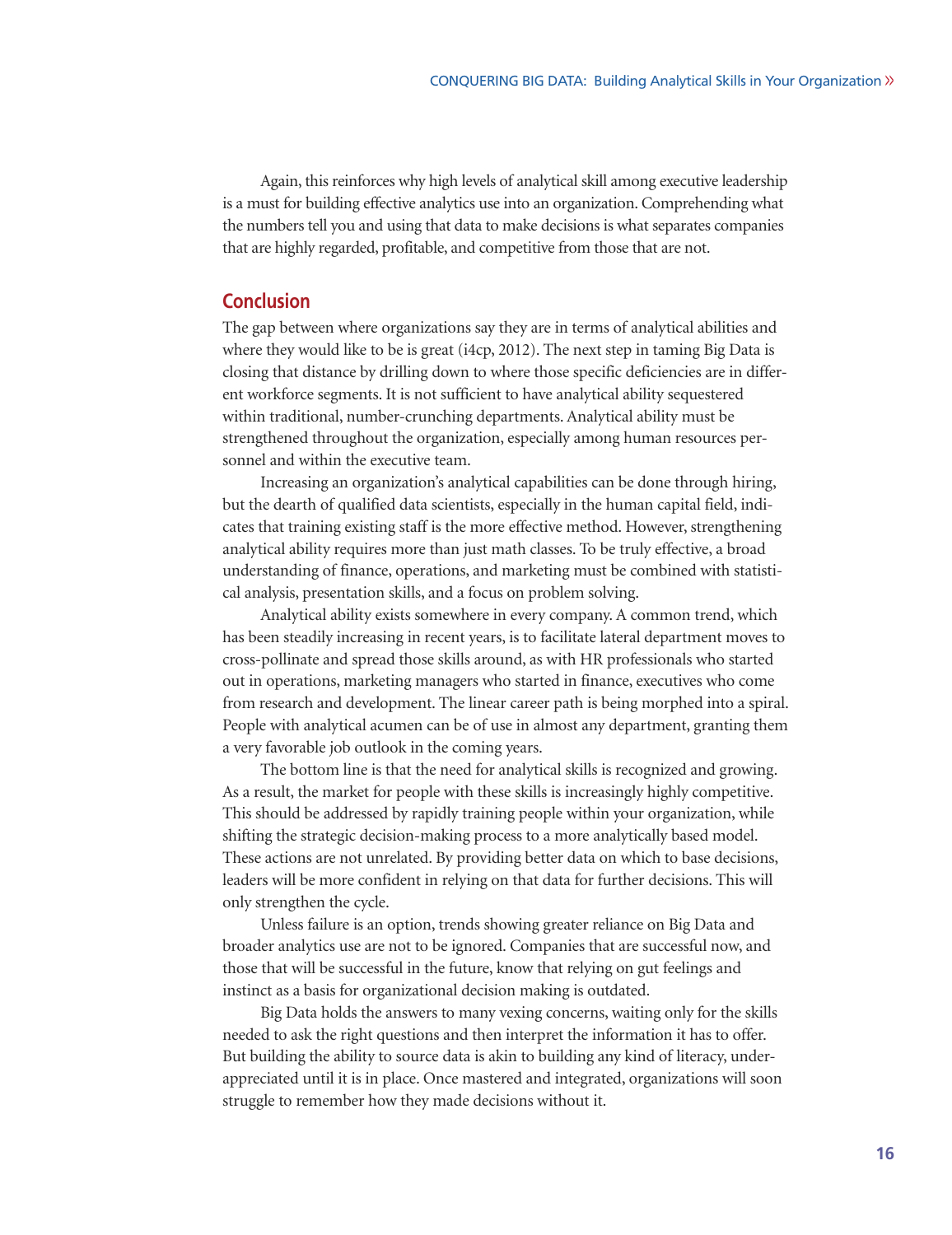## **Recommendations**

This paper explores where companies stand in terms of analytics and the targeted areas where those analytical skills need to grow. It also discusses the future and how companies plan to meet the demands of the 21st century through greater reliance on data for decision making. The table below is an actionable list of lessons learned from today's market leaders, intended to help direct and prepare organizations for a more analytical workplace.

| <b>Recommendation</b>                                                    | <b>Action</b>                                                                                                                                       | <b>Benefit</b>                                                                                                                                     |
|--------------------------------------------------------------------------|-----------------------------------------------------------------------------------------------------------------------------------------------------|----------------------------------------------------------------------------------------------------------------------------------------------------|
| 1. Identify analytical needs in your organization                        |                                                                                                                                                     |                                                                                                                                                    |
| Determine where the analytical<br>deficiencies are                       | Survey or assess employees to<br>determine analytic strength by<br>segment                                                                          | Allows focus on particular segments<br>for hiring or training                                                                                      |
| 2. Build analytical strength                                             |                                                                                                                                                     |                                                                                                                                                    |
| Train needed employees in<br>analytical abilities                        | SMEs from within your organization<br>or outside vendors can teach the<br>skills needed                                                             | Fosters better understanding of<br>analytical methods and mindsets                                                                                 |
| Increase analytical skills with<br>strategic hiring                      | Hire for analytical abilities in leaders<br>at the executive level                                                                                  | Although the pool is limited, even<br>one or two highly analytical leaders<br>can help change the focus for entire<br>departments                  |
| Import abilities from other areas<br>of the business                     | Rotate top analytical strength from<br>marketing, R&D, finance, et cetera,<br>to shore up gaps in less analytically<br>adept departments            | Bringing in an analytical mindset<br>can revolutionize how a department<br>functions and evaluates itself                                          |
| 3. Prepare for the advent of Big Data                                    |                                                                                                                                                     |                                                                                                                                                    |
| Identify deficiencies in technology<br>for processing large data streams | Make sure that your enterprise-wide<br>systems can store the amount of<br>data needed (the more the better),<br>and that it can be easily retrieved | Being able to correlate massive data<br>sets against each other could unearth<br>relationships that were previously<br>hidden                      |
| Collect and protect all data                                             | Focus on data security and storage,<br>keep even possibly irrelevant data                                                                           | Data that may seem irrelevant now<br>may have great use in the future                                                                              |
| 4. Embrace the analytical decision-making mindset                        |                                                                                                                                                     |                                                                                                                                                    |
| Evaluate leaders on their ability to<br>make decisions with data         | Make "decision making using data"<br>an explicit part of leadership<br>evaluations and hiring practices                                             | Having explicitly stated values help<br>drive those values to everyone in the<br>organization, resulting in a more<br>analytically focused culture |
| Use statistical measures to rate<br>leader's abilities                   | Create an index of leadership ability<br>based on the team performance of<br>that leader                                                            | Using statistical methods to rate<br>leaders reinforces the importance of<br>using data to make decisions at your<br>organization                  |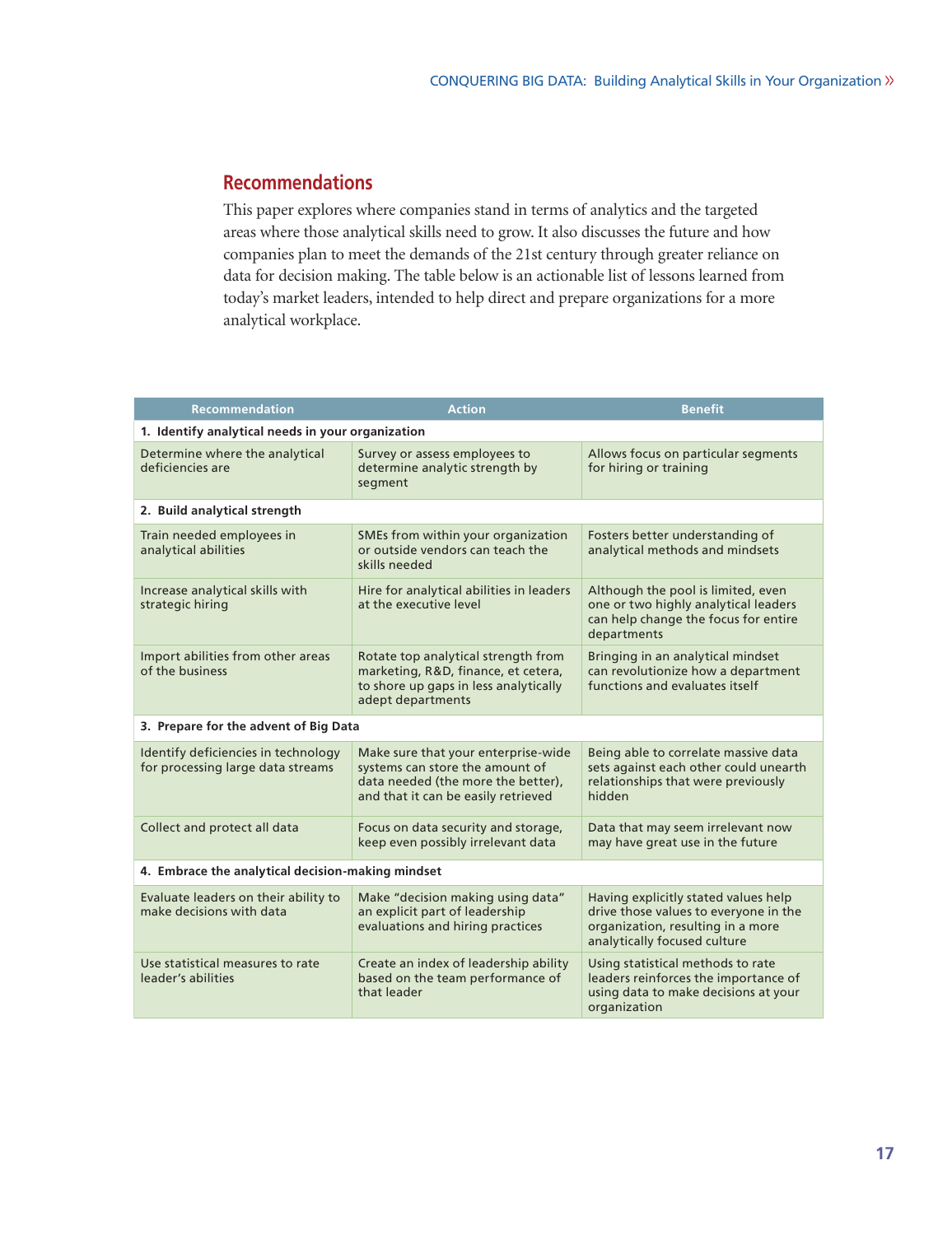## **Authors and Contributors**

Cliff Stevenson is a senior human capital researcher for i4cp and author of this report. Cliff is the lead researcher for i4cp's Performance Management Exchange and the Evidence-based Human Resources Exchange. He received his MS in organizational development from Suffolk University and was the head of HR for a Boston-based consulting company prior to joining i4cp. Cliff may be reached at Cliff.Stevenson@i4cp.com

Eric Davis, i4cp's senior editor, edited this report. Eric may be reached at Eric.Davis@i4cp.com

Several i4cp staff members provided background research and other support for this report, including i4cp's SVP of research Jay Jamrog,VP of research Tony DiRomualdo, and chief research and marketing officer Kevin Martin. Thanks to Joe Jamrog, who provided secondary research support, and Andrew Dixon, who provides research coordination and manages i4cp's surveys.

### **References**

- Bart, Dominic and Court, David. (2012, October). "Making Advanced Analytics Work for You." *Harvard Business Review.* Volume: 90, Issue: 10, pp. 97-83
- "Big Data: The Next Frontier for Innovation, Competition, and Productivity." (2012, June). McKinsey Global Institute.
- Cukier, Kenneth. (2010, Feb. 25). "Data, Data Everywhere." *The Economist.*
- Cukier, Kenneth and Mayer-Schonberger, Viktor. (2013). *Big Data: A Revolution That Will Transform How We Live, Work, and Think*. Houghton Mifflin Harcourt.
- Davenport, Thomas H. and Patil, D.J. (2012). "Data Scientist: The Sexiest Job of the 21st Century." *Harvard Business Review*. Volume: 90, Issue: 10, pp. 70-75
- Institute for Corporate Productivity. (2013). "HR Analytics: Why We're Not There Yet." www.i4cp.com
- Institute for Corporate Productivity. (2013). "Human Capital Practices that Drive Innovation." www.i4cp.com
- Laney, Douglas. (2013). "The Importance of 'Big Data': A Definition." Gartner.
- McAfee, Andrew and Brynjolfsson, Erik. (2012, October). "Big Data: The Management Revolution." *Harvard Business Review*. Volume: 90, Issue: 10, pp. 61-67
- "The 'Big Data' Revolution: How Number Crunchers Can Predict Our Lives." (2013, March 7). National Public Radio.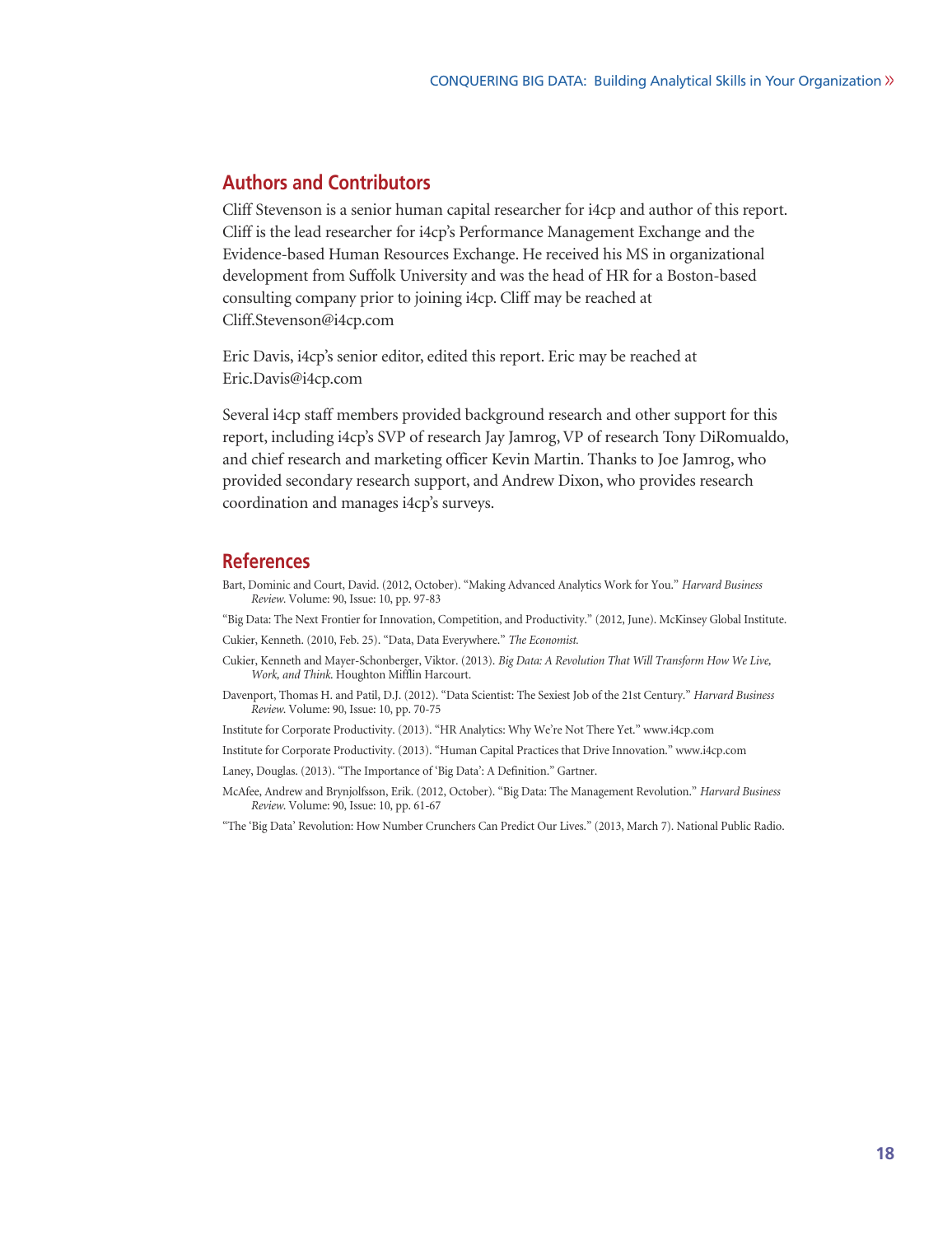## **Demographic Questions**

| <b>Response</b>                               | <b>Percent</b> |
|-----------------------------------------------|----------------|
| Aerospace & Defense                           | 3.2%           |
| Agriculture                                   | 1.6%           |
| Automotive & Transport                        | 2.0%           |
| <b>Banking</b>                                | 1.9%           |
| <b>Beverages</b>                              | 0.9%           |
| <b>Business Services</b>                      | 6.2%           |
| <b>Charitable Organizations</b>               | 0.7%           |
| Chemicals                                     | 1.6%           |
| <b>Computer Hardware</b>                      | 0.3%           |
| <b>Computer Services</b>                      | 1.6%           |
| Computer Software                             | 2.3%           |
| Construction                                  | 1.7%           |
| <b>Consumer Products Manufacturers</b>        | 3.3%           |
| <b>Consumer Services</b>                      | 0.9%           |
| Cultural Institutions                         | 0.3%           |
| Education                                     | 7.0%           |
| <b>Flectronics</b>                            | 2.1%           |
| <b>Energy &amp; Utilities</b>                 | 3.2%           |
| <b>Environmental Services &amp; Equipment</b> | 1.0%           |

#### **Primary Industry**

| <b>Response</b>                         | Percent |
|-----------------------------------------|---------|
| <b>Financial Services</b>               | 5.8%    |
| Food                                    | 2.1%    |
| Foundations                             | 0.1%    |
| Government                              | 5.1%    |
| Healthcare                              | 8.1%    |
| <b>Industrial Manufacturing</b>         | 6.5%    |
| Insurance                               | 5.0%    |
| Leisure                                 | 0.8%    |
| Media                                   | 1.6%    |
| <b>Membership Organizations</b>         | 2.1%    |
| <b>Metals &amp; Mining</b>              | 0.8%    |
| Other                                   | 9.3%    |
| Pharmaceuticals                         | 2.9%    |
| <b>Real Estate</b>                      | 1.0%    |
| Retail                                  | 2.8%    |
| <b>Security Products &amp; Services</b> | 0.2%    |
| <b>Telecommunications Equipment</b>     | 0.2%    |
| <b>Telecommunications Services</b>      | 1.4%    |
| <b>Transportation Services</b>          | 2.0%    |

n=996

## **Size of workforce throughout the world**

| <b>Response</b>             | <b>Percent</b> |
|-----------------------------|----------------|
| 1 - 24 employees            | 9.1%           |
| 25 - 49 employees           | 4.2%           |
| 50 - 99 employees           | 6.6%           |
| 100 - 249 employees         | 10.8%          |
| 250 - 499 employees         | 8.5%           |
| 500 - 999 employees         | 7.0%           |
| 1,000 - 4,999 employees     | 17.6%          |
| 5,000 - 9,999 employees     | 7.8%           |
| 10,000 - 19,999 employees   | 6.7%           |
| 20,000 - 49,999 employees   | 7.1%           |
| 50,000 - 99,999 employees   | 5.4%           |
| More than 100,000 employees | $9.0\%$        |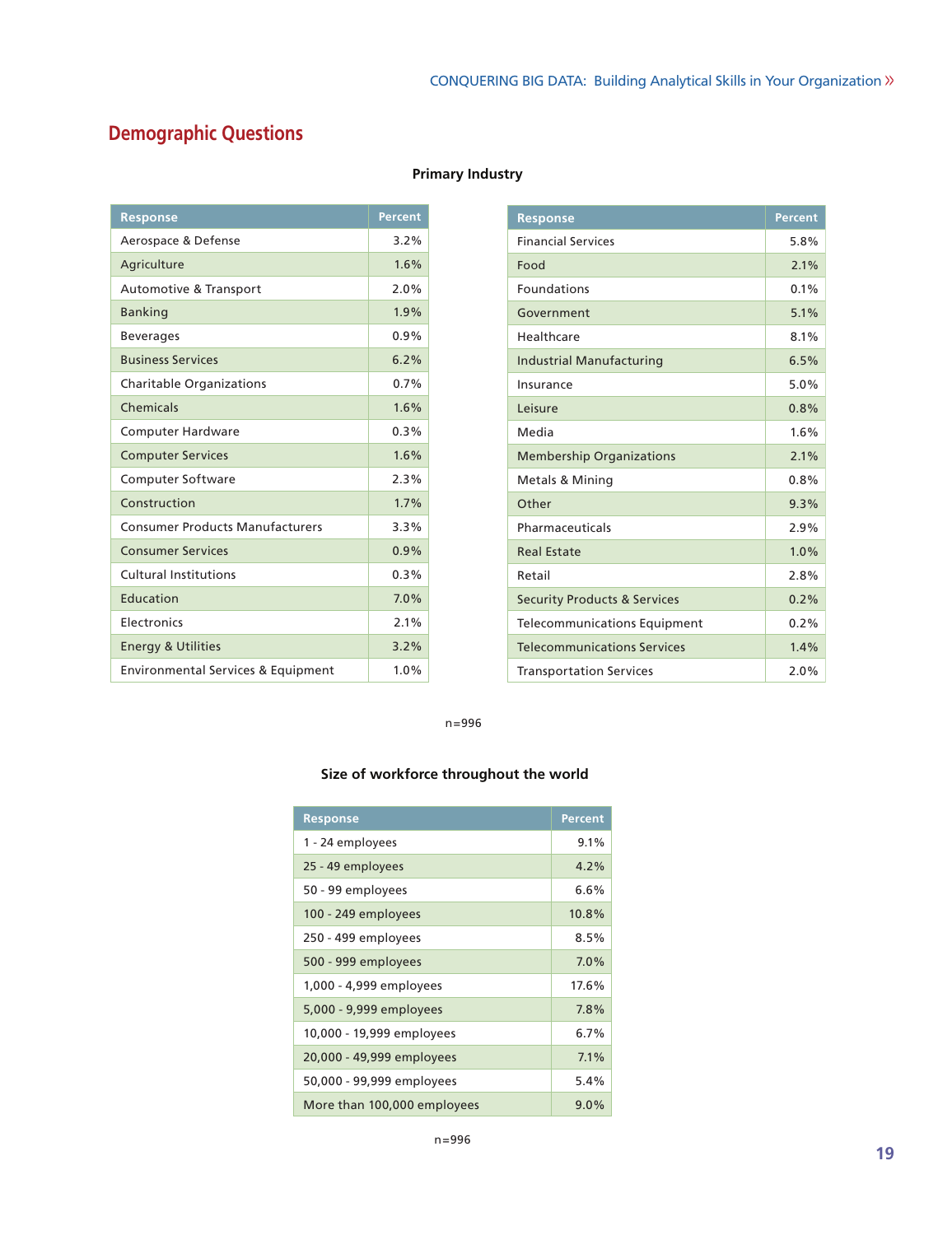## **Geographic structure**

| <b>Response</b>                                                | <b>Percent</b> |
|----------------------------------------------------------------|----------------|
| Global (high level of global integration)                      | 33.3%          |
| Multinational (national/regional operations act independently) | 19.8%          |
| National (operations in one country only)                      | 46.9%          |

n=996

#### **Job level**

| <b>Response</b>               | <b>Percent</b> |
|-------------------------------|----------------|
| Board Member/Chairperson      | 0.4%           |
| <b>CEO/President</b>          | 3.7%           |
| Partner/Owner                 | 2.6%           |
| <b>C-Level Executive</b>      | $3.2\%$        |
| <b>EVP/SVP</b>                | 2.5%           |
| <b>VP</b>                     | 6.9%           |
| Director                      | 27.3%          |
| Manager                       | 40.6%          |
| Supervisor                    | 1.7%           |
| <b>Individual Contributor</b> | 9.2%           |
| Other                         | 1.8%           |

n=996

#### **Department/function**

| <b>Response</b>                                 | <b>Percent</b> |
|-------------------------------------------------|----------------|
| Accounting / Finance                            | 7.2%           |
| Administrative                                  | 2.8%           |
| Consulting / Advisory                           | 3.9%           |
| <b>Creative Services</b>                        | 0.1%           |
| <b>Customer Service / Account</b><br>Management | 4.3%           |
| Engineering                                     | 2.7%           |
| Executive / Owner                               | 3.2%           |
| <b>Facilities Management</b>                    | 1.8%           |
| <b>General Management</b>                       | 5.3%           |
| <b>Human Resources</b>                          | 17.8%          |
| Information Technology                          | 5.0%           |
| Legal                                           | 0.9%           |
| <b>Supply Chain/Logistics</b>                   | $1.4\%$        |

| <b>Response</b>                             | <b>Percent</b> |
|---------------------------------------------|----------------|
| Marketing / Advertising                     | 5.4%           |
| Market Research                             | 1.7%           |
| Not Specified                               | 1.3%           |
| <b>Operations / Production</b>              | 7.6%           |
| Other                                       | 4.6%           |
| Planning                                    | 1.4%           |
| Procurement / Sourcing                      | 2.3%           |
| Product Development / Design                | 1.4%           |
| <b>Public Relations / Communications</b>    | 0.5%           |
| <b>Quality Control</b>                      | 1.6%           |
| Research & Development<br>(Product-related) | 1.6%           |
| Sales / Business Development                | 6.9%           |
| Training                                    | 7.1%           |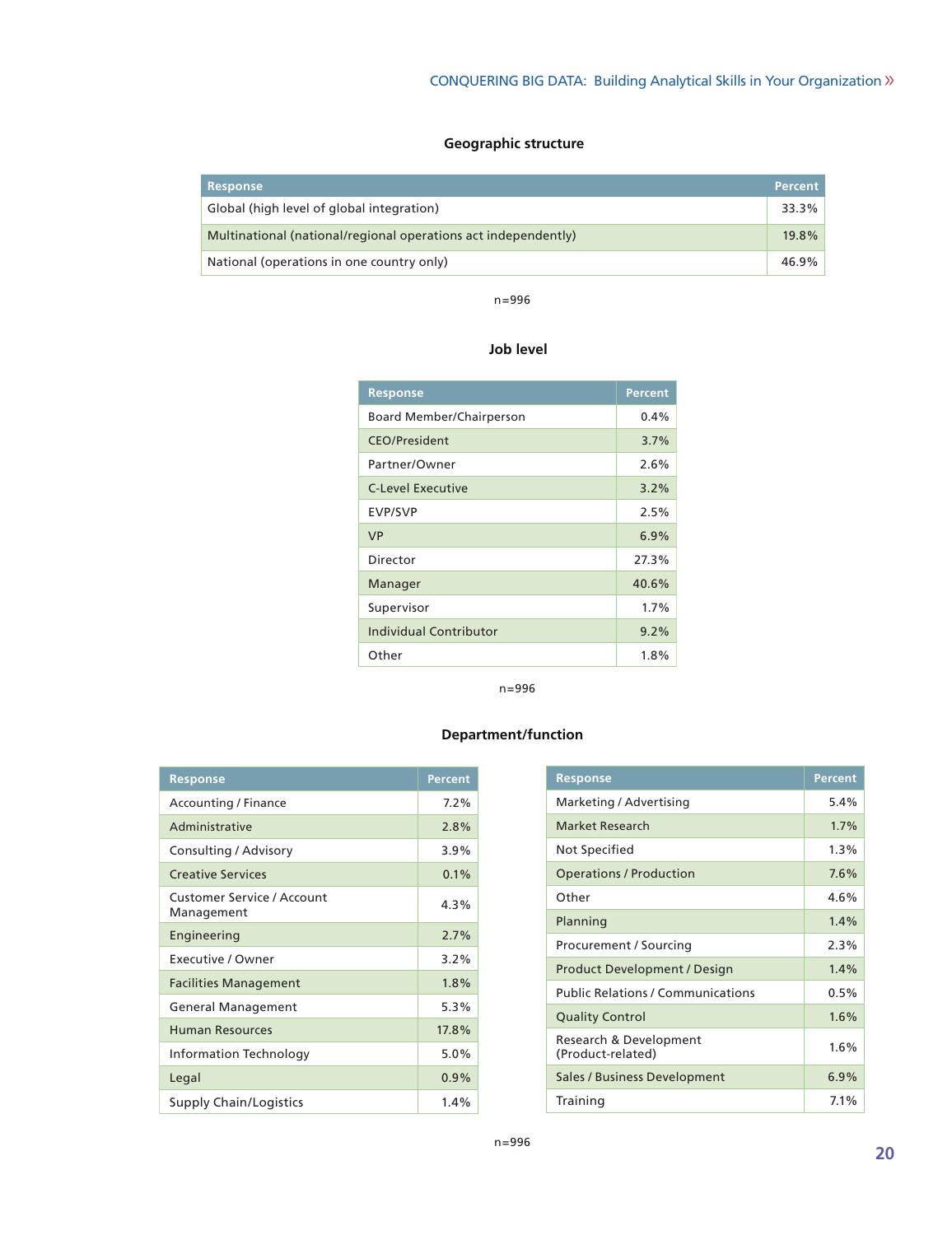| <b>Category of Performance</b>                                         | <b>Not</b><br>applicable | At an<br>all-time low | <b>Significantly</b><br>worse | <b>About the</b><br>same | <b>Significantly</b><br>better | At an<br>all-time high |
|------------------------------------------------------------------------|--------------------------|-----------------------|-------------------------------|--------------------------|--------------------------------|------------------------|
| Compared with the past five<br>years, your revenue growth is           | $7.6\%$                  | 1.4%                  | 8.2%                          | 36.4%                    | 37.6%                          | 8.8%                   |
| Compared with the past five<br>years, your market share is             | 11.5%                    | 1.3%                  | 5.2%                          | 46.4%                    | 29.6%                          | 6.0%                   |
| Compared with the past five<br>years, your profitability is            | 9.8%                     | 1.0%                  | 9.3%                          | 39.6%                    | 35.6%                          | 4.6%                   |
| Compared with the past five<br>years, your customer<br>satisfaction is | 3.5%                     | 1.0%                  | 3.7%                          | 49.1%                    | 36.8%                          | 5.9%                   |

n=867

#### **Generally speaking, how would you gauge your organization's performance?\***

| <b>Response</b>                      | Percent |
|--------------------------------------|---------|
| We're in bad shape                   | $0.0\%$ |
| We perform at below-average levels   | 6.2%    |
| We're about average for our industry | 30.9%   |
| We're better than average            | 48.1%   |
| We're in great shape                 | 14.8%   |

n=867

\*This question was only given to respondents who could not answer at least three categories from the previous question.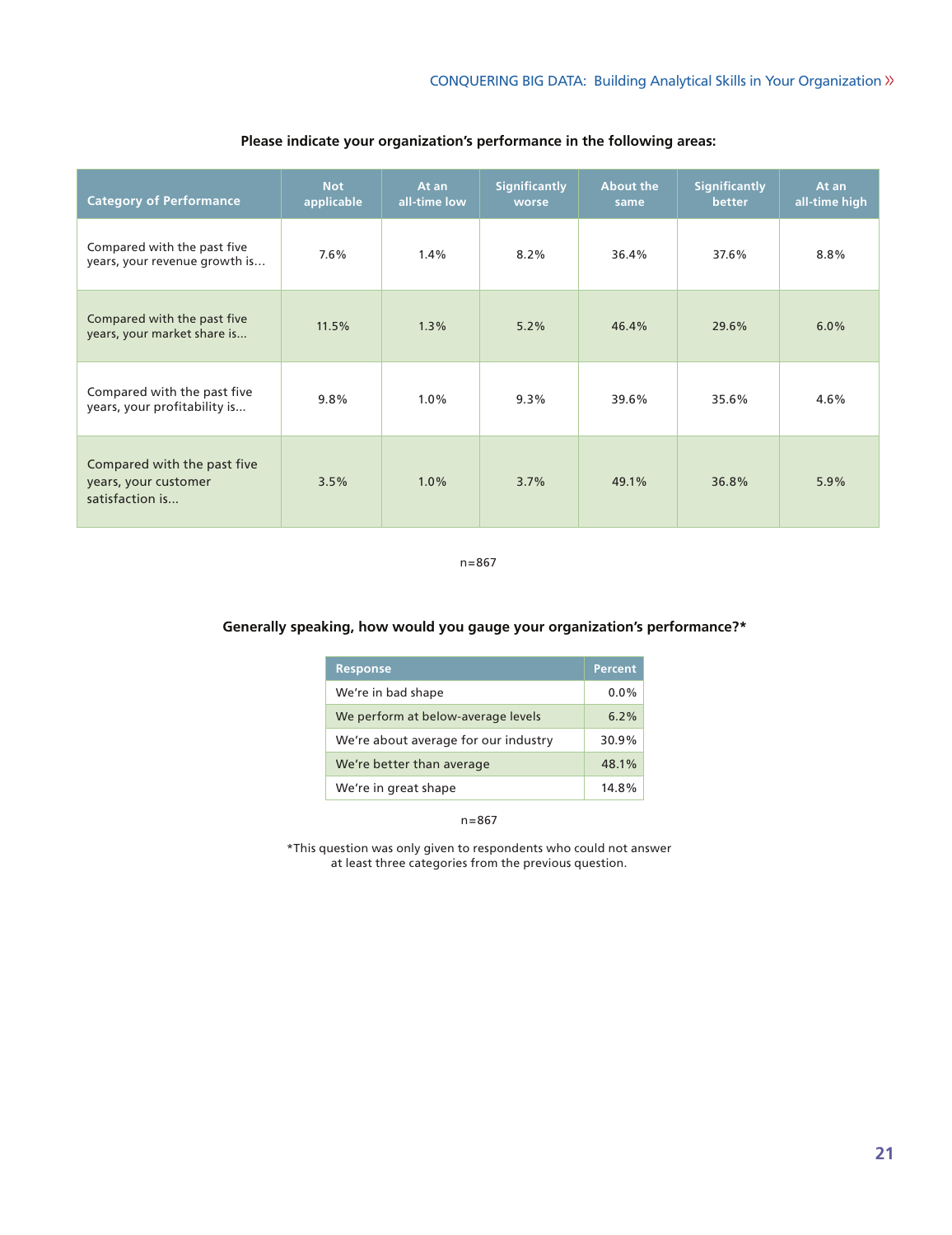## **Organization type**

| <b>Response</b>                                     | <b>Percent</b> |
|-----------------------------------------------------|----------------|
| Government                                          | $7.2\%$        |
| Nonprofit                                           | 14.9%          |
| Private (shares are not traded on the stock market) | 45.9%          |
| Public (shares are traded on the stock market)      | 32.0%          |

n=543

## **Total revenue for the entire organization worldwide (in U.S. dollars)**

| <b>Response</b>          | <b>Percent</b> |
|--------------------------|----------------|
| \$0 - \$0.99 million     | $9.8\%$        |
| $$1 - $1.99$ million     | $1.3\%$        |
| \$2 - \$4.99 million     | 5.2%           |
| \$5 - \$9.99 million     | 6.3%           |
| \$10 - \$49.99 million   | 15.0%          |
| \$50 - \$99.99 million   | 9.8%           |
| \$100 - \$499.99 million | 13.0%          |
| \$500 - \$999.99 million | 5.0%           |
| \$1 - \$1.99 billion     | 6.5%           |
| \$2 - \$4.99 billion     | 8.7%           |
| \$5 - \$9.99 billion     | 5.4%           |
| $$10+$ billion           | $14.1\%$       |

n=461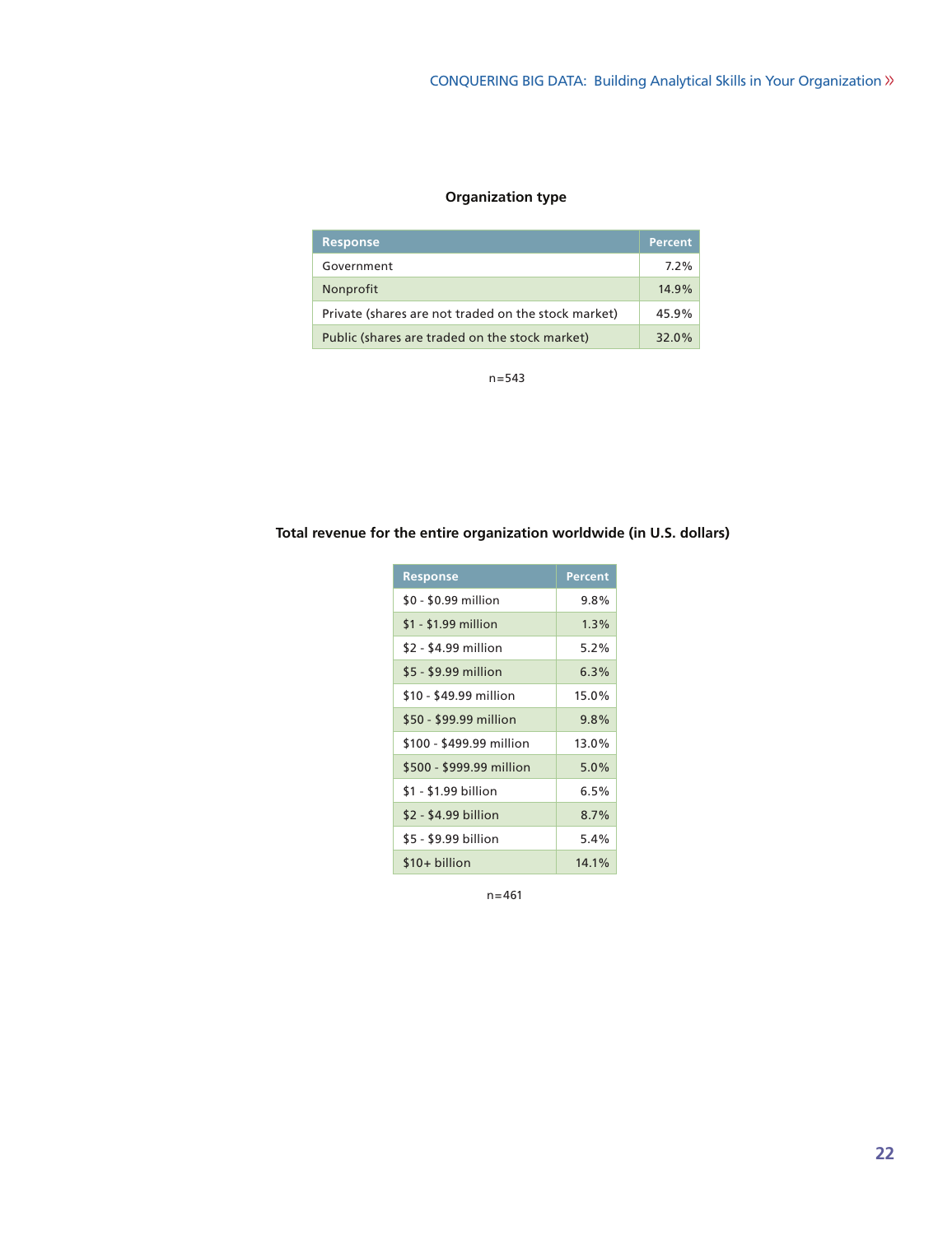| <b>Response</b>             | <b>Percent</b> |
|-----------------------------|----------------|
| <b>United States</b>        | 91.6%          |
| Canada                      | 2.1%           |
| Bangladesh                  | $0.2\%$        |
| Belgium                     | 0.2%           |
| <b>Brazil</b>               | $0.2\%$        |
| China, People's Republic of | $0.2\%$        |
| Eqypt                       | $0.2\%$        |
| Philippines                 | 0.2%           |
| Portugal                    | 0.2%           |
| Saudi Arabia                | $0.2\%$        |
| Singapore                   | 0.2%           |
| South Africa                | $0.2\%$        |
| Sweden                      | 0.2%           |

## **Country in which you are located**

| <b>Response</b>         | <b>Percent</b> |
|-------------------------|----------------|
| Hong Kong               | $0.6\%$        |
| Ireland                 | 0.2%           |
| Italy                   | 0.2%           |
| Malaysia                | 0.4%           |
| Mexico                  | 0.8%           |
| <b>New Zealand</b>      | 0.2%           |
| Nigeria                 | $0.4\%$        |
| Switzerland, Cantons of | 0.6%           |
| Taiwan                  | $0.2\%$        |
| Thailand                | 0.2%           |
| Turkey                  | 0.2%           |
| Uganda                  | 0.2%           |
| United Kingdom          | 0.2%           |

n=525

| <b>Response</b>      | <b>Percent</b> |
|----------------------|----------------|
| <b>United States</b> | 83.6%          |
| Canada               | 2.1%           |
| Australia            | 0.2%           |
| Belgium              | 0.4%           |
| <b>Belize</b>        | 0.2%           |
| <b>Brazil</b>        | 0.2%           |
| Denmark              | 0.4%           |
| Egypt                | 0.2%           |
| Finland              | 0.2%           |
| France               | 1.1%           |
| Germany              | 1.9%           |
| Ireland              | 0.2%           |
| Israel               | 0.2%           |
| Italy                | 0.2%           |
| Japan                | 1.7%           |

## **Location of company headquarters**

| <b>Response</b>         | <b>Percent</b> |
|-------------------------|----------------|
| Malaysia                | $0.4\%$        |
| Mexico                  | 0.6%           |
| <b>Netherlands</b>      | 1.0%           |
| New Zealand             | 0.2%           |
| Nigeria                 | $0.4\%$        |
| Philippines             | 0.2%           |
| Portugal                | 0.2%           |
| Singapore               | 0.4%           |
| South Africa            | $0.2\%$        |
| Sweden                  | 0.4%           |
| Switzerland, Cantons of | 1.7%           |
| Thailand                | 0.2%           |
| Uganda                  | 0.2%           |
| United Kingdom          | 1.3%           |
|                         |                |